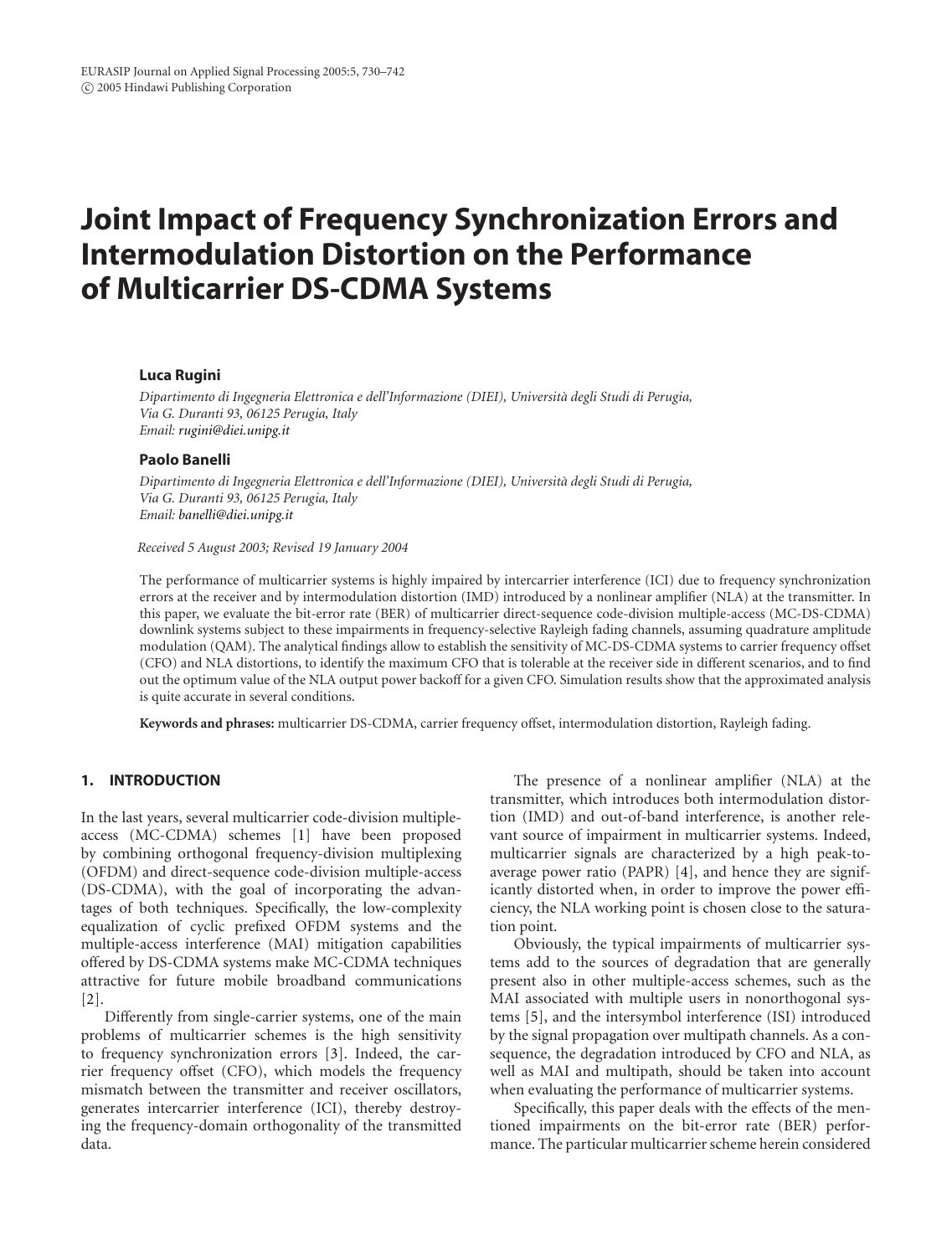is commonly identified as multicarrier DS-CDMA (MC-DS-CDMA) [\[1](#page-11-0)], where multiple users are discriminated by spreading in the time domain. Moreover, in this paper, we focus on the performance at the mobile end (i.e., downlink), assuming that the receiver is equipped with a bank of single-tap equalizers followed by a despreader.

Previous works about MC-DS-CDMA performance considered the presence of either frequency synchronization errors or nonlinear distortions. Indeed, Steendam and Moeneclaey evaluated the signal-to-noise ratio (SNR) degradation produced by the CFO in additive white Gaussian noise (AWGN) for MC-DS-CDMA downlink systems [\[6\]](#page-11-5); however, they did not consider the NLA at the transmitter. In addition, Jong and Stark analyzed the effects of multipath and nonlinearities on the BER performance of a multicarrier spread-spectrum system, which basically is an MC-DS-CDMA scheme with one active user [\[7](#page-11-6)]. However, they assumed perfect frequency synchronization at the receiver side.

The purpose of our work is to extend the results of [\[6,](#page-11-5) [7](#page-11-6)] in order to jointly take into account CFO, nonlinear distortions, and MAI, in multipath fading channels. Our two-step approach to obtain the BER is quite standard. The first step relies on the Gaussian approximation of the interferences, which allows us to evaluate the BER conditioned on a given channel realization. The second step consists in averaging the conditional BER over the channel statistic, which is assumed to be Rayleigh.

The paper is structured as follows. In [Section 2,](#page-1-0) we introduce an MC-DS-CDMA system model where linear signal processing operations (either in the time domain or in the frequency domain) are simply represented by matrix multiplications. [Section 3](#page-4-0) is dedicated to the BER evaluation in frequency-flat fading channels, assuming quadrature amplitude modulation (QAM). In [Section 4,](#page-6-0) the BER evaluation for flat-fading channels is extended to frequency-selective scenarios characterized by Rayleigh fading. In [Section 5,](#page-8-0) we check the accuracy of the analytical findings by comparing theoretical and simulated results. Finally, in [Section 6,](#page-11-7) some concluding remarks are drawn.

## <span id="page-1-0"></span>**2. SYSTEM MODEL**

Firstly, we introduce some basic notations. We use lower (upper) bold face letters to denote column vectors (matrices), superscripts ∗, *T*, and *H* to represent complex conjugate, transpose, and Hermitian operators, respectively. We reserve  $E\{\cdot\}$  to represent the statistical expectation, and  $\lfloor x \rfloor$ to denote the greatest integer smaller than or equal to *x*. The *Q*-function is defined as  $Q(x) = (2\pi)^{-1/2} \int_{x}^{+\infty} e^{-y^2/2} dy$ ,  $\mathbf{0}_{M \times N}$  is the  $M \times N$  all-zero matrix, and  $\mathbf{I}_N$  is the  $N \times N$ identity matrix. We define  $[A]_{m,n}$  as the  $(m, n)$ th entry of the matrix **A**,  $[a]_n$  as the *n*th entry of the column vector **a**,  $(a)_{\text{mod }N}$  as the remainder after division of a by N, and diag(**a**) as the diagonal matrix with (*n*, *n*)th entry equal to  $[a]_n$ .

We consider the downlink of an MC-DS-CDMA system with *N* subcarriers, spaced by  $\Delta_f = 1/T$ , and with *K* active users. Hence, assuming rectangular pulse shaping, the chip duration is equal to *T*. The base station transmits *N* symbols of each user in parallel, one for each subcarrier, by spreading each symbol in the time domain employing a user-dependent spreading code. The spreading code of the *k*th user, which is the same for all the subcarriers, is denoted by  $\mathbf{c}_k = [c_{k,0} \cdots c_{k,G-1}]^T$ , where *G* is the processing gain. Assuming  $|c_{k,g}| = G^{-1/2}$ , the vector **c**<sub>*k*</sub> has unit norm. As in conventional OFDM systems, the timedomain samples are obtained by *N*-dimensional IFFT of the data on the *N* subcarriers, and a cyclic prefix of duration  $τ<sub>CP</sub> = LT/N$  is attached to the IFFT output block in order to avoid channel-induced interference between successive blocks. Consequently, the symbol rate of each user is equal to  $N/(1 + L/N)GT$ .

By defining the  $N \times N$  unitary FFT matrix **F** as  $[F]_{m,n}$  =  $N^{-1/2}$  exp( $-j2\pi(m-1)(n-1)/N$ ), and the ( $N+L$ ) × *N* cyclic prefix insertion matrix as  $T_{CP} = [\mathbf{I}_{CP}^T \ \mathbf{I}_N^T]^T$ , where  $\mathbf{I}_{CP}$  contains the last *L* rows of the identity matrix  $\mathbf{I}_N$ , the transmitted block, at the input of the NLA, can be expressed by [\[8\]](#page-12-0)

<span id="page-1-2"></span>
$$
\mathbf{u}_{\text{IN}}[lG+g] = \mathbf{T}_{\text{CP}} \mathbf{F}^H \mathbf{S}[l] \mathbf{c}[g],\tag{1}
$$

where  $\mathbf{u}_{\text{IN}}[lG + g]$  is a vector of dimension  $P = N + L$ ,  $S[l]$  is the *N* × *K* matrix containing the data symbols, with  $s_{n,k}[l] = [\mathbf{S}[l]]_{n,k}$  the *l*th symbol of the *k*th user on the *n*th subcarrier, and **c**[*g*] =  $[c_{1,g} \cdots c_{K,g}]^{T}$  is the vector that contains the *g*th chip of the spreading codes of all the *K* users. The data symbols  $\{s_{n,k}[l]\}$ , drawn from an *M*-ary square QAM constellation, are assumed to be independent and identically distributed (i.i.d.) with power *σ*<sup>2</sup>, Although in many cases we are dealing with continuous-time signals (i.e., at the NLA input and output, at the receiver input, etc.), throughout the paper we consider the equivalent discretetime signals, to simplify the notation.

<span id="page-1-1"></span>In this paper, we model the NLA as a memoryless device characterized by its AM/AM and AM/PM curves. After incorporating both the chip index *g* and the symbol index *l* into a single index  $i = lG + g$ , by the Bussgang theorem [\[9\]](#page-12-1), the transmitted block, at the output of the NLA, can be expressed as [\[10](#page-12-2), [11\]](#page-12-3)

$$
\mathbf{u}_{\text{OUT}}[i] = \alpha \mathbf{u}_{\text{IN}}[i] + \bar{\mathbf{v}}_{\text{IMD}}[i],\tag{2}
$$

where *α* represents the average linear amplification gain, and  $\bar{v}_{\text{IMD}}[i]$  is the intermodulation distortion (IMD), uncorrelated with the linear part  $\alpha$ **u**<sub>IN</sub>[*i*]. The validity of [\(2\)](#page-1-1), based on a Gaussian distribution of  $\mathbf{u}_{\text{IN}}[i]$  in [\(1\)](#page-1-2), is justified by the high number of subcarriers usually employed in multicarrier systems (e.g.,  $N > 32$ ) [\[11](#page-12-3)]. In this case, the average linear amplification gain can be evaluated as  $\alpha$  =  $R_{u_{\text{OUT}}u_{\text{IN}}}(0)/R_{u_{\text{IN}}u_{\text{IN}}}(0)$ , where  $R_{u_{\text{OUT}}u_{\text{IN}}}(\tau)$  is the continuoustime cross-correlation between the NLA output and input, and  $R_{u_{\text{IN}}u_{\text{IN}}}(\tau)$  is the continuous-time autocorrelation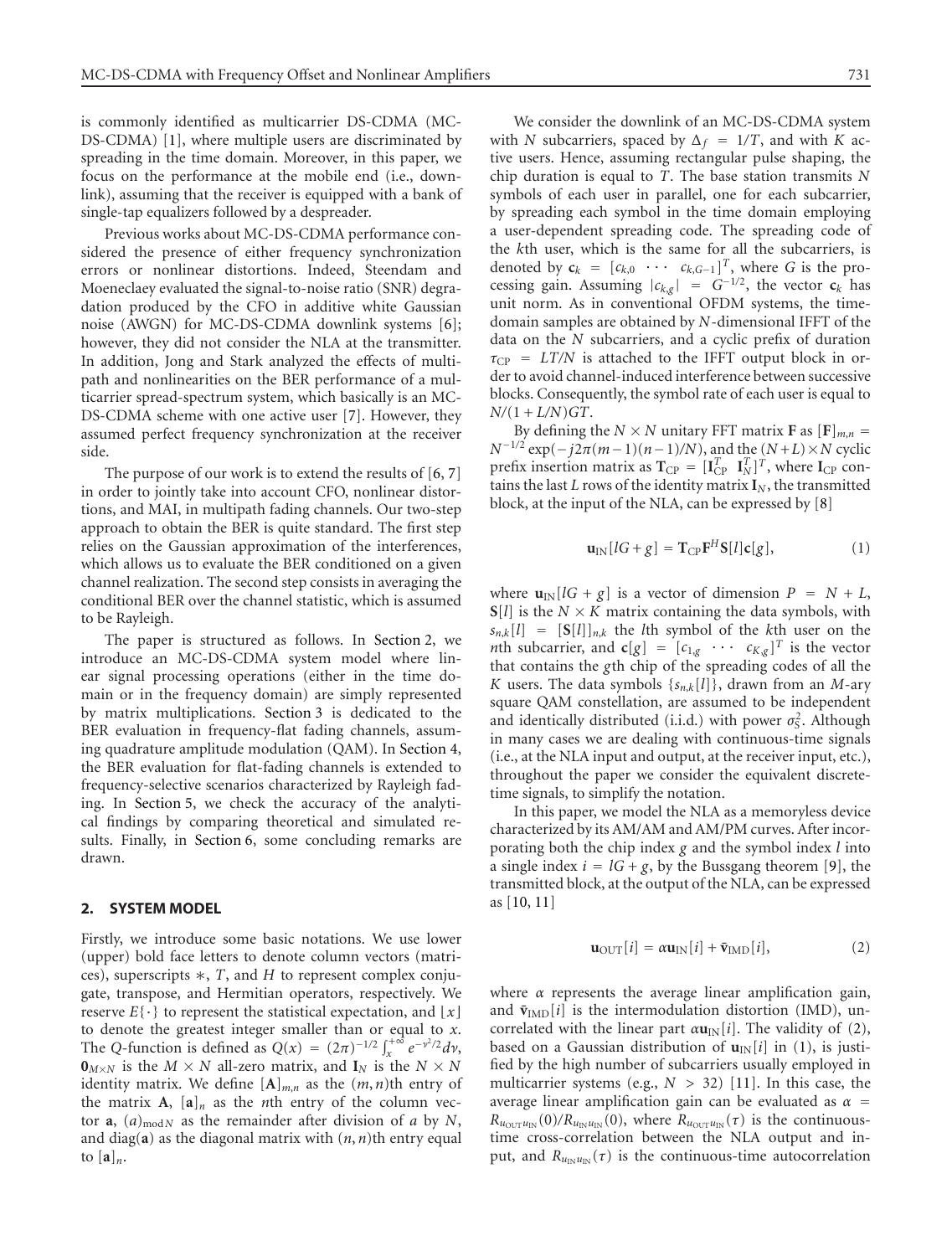function of the NLA input. Moreover, the elements of

$$
\mathbf{R}_{\bar{\mathbf{v}}}(g, g') = E\{\bar{\mathbf{v}}_{\text{IMD}}[lG + g]\bar{\mathbf{v}}_{\text{IMD}}[lG + g']^H\} \tag{3}
$$

can be predicted in advance by exploiting the knowledge of the continuous-time autocorrelation function  $R_{u_{\text{OUT}}}u_{\text{OUT}}(\tau)$ of the NLA output. Such an autocorrelation function can be obtained by means of known closed-form formulas or numerical integration techniques, which require the knowledge of the NLA input statistics, summarized by  $R_{u_{IN}u_{IN}}(\tau)$ , of the input power backoff to the NLA, and of the AM/AM and AM/PM curves that characterize the NLA [\[10\]](#page-12-2).

After the parallel-to-serial conversion, the signal stream  $u_{\text{OUT}}[iP + p] = [\mathbf{u}_{\text{OUT}}[i]]_{p+1}, p = 0, \ldots, P - 1$ , is transmitted through a multipath channel, whose discrete-time equivalent impulse response is

$$
h[b] = \sum_{q=1}^{Q} \zeta_q R (bT_S - \tau_q), \tag{4}
$$

where *Q* is the number of paths,  $\zeta_q$  and  $\tau_q$  are the complex amplitude and the propagation delay, respectively, of the *q*th path,  $R(\tau)$  is the triangular autocorrelation function of the rectangular pulse-shaping waveform, and  $T<sub>S</sub> = T/N$  is the sampling period. Throughout the paper, we assume that the channel amplitudes  $\{\zeta_q\}$  are zero-mean complex Gaussian random variables, giving rise to Rayleigh fading, and that the maximum delay spread  $\tau_{\text{max}} = \max{\lbrace \tau_a \rbrace}$  is smaller than the cyclic prefix duration  $\tau_{CP} = LT_S$ , that is,  $h[b]$  may have nonzero entries only for  $0 \le b \le L$ .

At the receiver side, the samples obtained after matched filtering can be expressed as [\[12\]](#page-12-4)

$$
x[a] = e^{j2\pi f_0 a T_{\rm S}} \sum_{b=0}^{L} h[b] u_{\rm OUT}[a-b] + x_{\rm AWGN}[a], \qquad (5)
$$

where  $f_0$  is the CFO caused by the frequency synchronization error at the receiver side,  $x_{AWGN}[a]$  represents the AWGN, with  $a = iP + p$ . Throughout the paper, we assume that the timing information is available at the receiver. In multicarrier systems, such an information could be acquired by exploiting timing synchronization algorithms designed to work in the presence of an unknown CFO [\[13,](#page-12-5) [14,](#page-12-6) [15\]](#page-12-7). In any case, when timing errors are significant, the BER expressions we will derive can be considered as lower bounds.

<span id="page-2-0"></span>The *P* received samples relative to the *g*th chip (of the *l*th symbol) are grouped in the vector  $\mathbf{x}[i] = \mathbf{x}[lG + g]$ , thus obtaining [\[12\]](#page-12-4)

$$
\mathbf{x}[i] = e^{j2\pi\epsilon iPM} \tilde{\mathbf{D}} (\mathbf{H}_0 \mathbf{u}_{\text{OUT}}[i] + \mathbf{H}_1 \mathbf{u}_{\text{OUT}}[i-1]) + \mathbf{x}_{\text{AWGN}}[i],\tag{6}
$$

where  $[\mathbf{x}[i]]_{p+1} = x[iP + p], \varepsilon = f_0T$  is the normalized CFO,  $\hat{\mathbf{D}}$  is a  $P \times P$  diagonal matrix, defined by  $[\hat{\mathbf{D}}]_{p,p}$  =  $\exp(j2\pi\varepsilon(p-1)/N)$ , that models the block-independent phase shift introduced by the CFO, and  $H_0$  and  $H_1$  are  $P \times P$  <span id="page-2-4"></span>Toeplitz matrices defined by [\[8\]](#page-12-0)

$$
\mathbf{H}_0 = \begin{bmatrix} h[0] & 0 & \cdots & \cdots & 0 \\ \vdots & \ddots & \ddots & & \vdots \\ h[L] & & \ddots & \ddots & \vdots \\ \vdots & & \ddots & \ddots & 0 \\ 0 & \cdots & h[L] & \cdots & h[0] \end{bmatrix},
$$
\n
$$
\mathbf{H}_1 = \begin{bmatrix} 0 & \cdots & h[L] & \cdots & h[1] \\ \vdots & \ddots & & \ddots & \vdots \\ 0 & & \cdots & & h[L] \\ \vdots & & \ddots & & \vdots \\ 0 & \cdots & 0 & \cdots & 0 \end{bmatrix}.
$$
\n(7)

The cyclic prefix elimination, which is common to many multicarrier-based systems, can be represented by the left multiplication of the matrix  $\mathbf{R}_{\text{CP}} = [\mathbf{0}_{N \times L} \ \mathbf{I}_{N}]$  with the re-ceived vector in [\(6\)](#page-2-0), which leads to the  $N \times 1$  vector [\[12](#page-12-4)]

<span id="page-2-1"></span>
$$
\mathbf{y}[i] = \mathbf{R}_{\text{CP}}\mathbf{x}[i] = e^{j2\pi\epsilon(i\text{P}+L)/N}\mathbf{D}\mathbf{R}_{\text{CP}}\mathbf{H}_0\mathbf{u}_{\text{OUT}}[i] + \mathbf{y}_{\text{AWGN}}[i],\tag{8}
$$

<span id="page-2-2"></span>where **D** is an  $N \times N$  diagonal matrix defined by  $[D]_{n,n}$  =  $\exp(j2\pi\varepsilon(n-1)/N)$ , and  $y_{AWGN}[i] = \mathbf{R}_{CP}x_{AWGN}[i]$  stands for the AWGN term. By using [\(1\)](#page-1-2) and [\(2\)](#page-1-1), the vector  $y[i]$  =  $y[ lG + g ]$  in [\(8\)](#page-2-1) can also be expressed as

$$
\mathbf{y}[IG+g] = e^{j2\pi\epsilon((IG+g)P+L)/N} \mathbf{DH}(\alpha \mathbf{F}^H \mathbf{S}[l] \mathbf{c}[g] + \tilde{\mathbf{v}}_{\text{IMD}}[IG+g]) + \mathbf{y}_{\text{AWGN}}[IG+g],
$$
\n(9)

where  $H = R_{CP}H_0T_{CP}$  is the equivalent channel matrix expressed by  $[\mathbf{H}]_{m,n} = h[(m - n)_{\text{mod }N}]$ , and  $\tilde{\mathbf{v}}_{\text{IMD}}[lG + g] =$  $R_{CP} \bar{v}_{\text{IMD}}[lG + g]$ . Since **H** is circulant, it can be expressed as  $H = F^H \Lambda F$ , where  $\Lambda = \text{diag}(\lambda)$  is the  $N \times N$  diagoas  $\mathbf{h} = \mathbf{r} \cdot \mathbf{\Lambda} \mathbf{r}$ , where  $\mathbf{\Lambda} = \text{diag}(\lambda)$  is the  $N \times N$  diagonal matrix with elements expressed by  $\lambda = \sqrt{N} \mathbf{F} \mathbf{h}$ , where  $\mathbf{h} = [h[0] \cdots h[N-1]]^T$  and  $\lambda = [\lambda_1 \cdots \lambda_n]^T$  are the channel vectors in the time and frequency domain, respectively. Consequently, the recovery of the transmitted data is accomplished by applying the FFT at the receiver, thus obtaining  $z[lG + g] = Fy[lG + g]$ , which by [\(9\)](#page-2-2), can be rearranged as

<span id="page-2-3"></span>
$$
\mathbf{z}[lG+g] = e^{j2\pi\epsilon((lG+g)P+L)/N}\Phi\Lambda(\alpha\mathbf{S}[l]\mathbf{c}[g] + \mathbf{v}_{\text{IMD}}[lG+g])
$$
  
+  $\mathbf{z}_{\text{AWGN}}[lG+g],$  (10)

where  $\Phi$  = **FDF**<sup>*H*</sup> is the *N* × *N* circulant matrix that models the ICI due to the CFO,  $\mathbf{v}_{\text{IMD}}[lG + g] = \mathbf{F}\tilde{\mathbf{v}}_{\text{IMD}}[lG + g]$ is the IMD after the FFT operation, and  $z_{AWGN}[lG + g]$  =  $\mathbf{Fy}_{\text{AWGN}}[lG + g]$  represents the AWGN after the FFT operation.

Due to the spreading in the time domain, in order to decode the *N* data symbols  $\mathbf{s}_k[l] = [s_{1,k}[l] \cdots s_{N,k}[l]]^T$  relative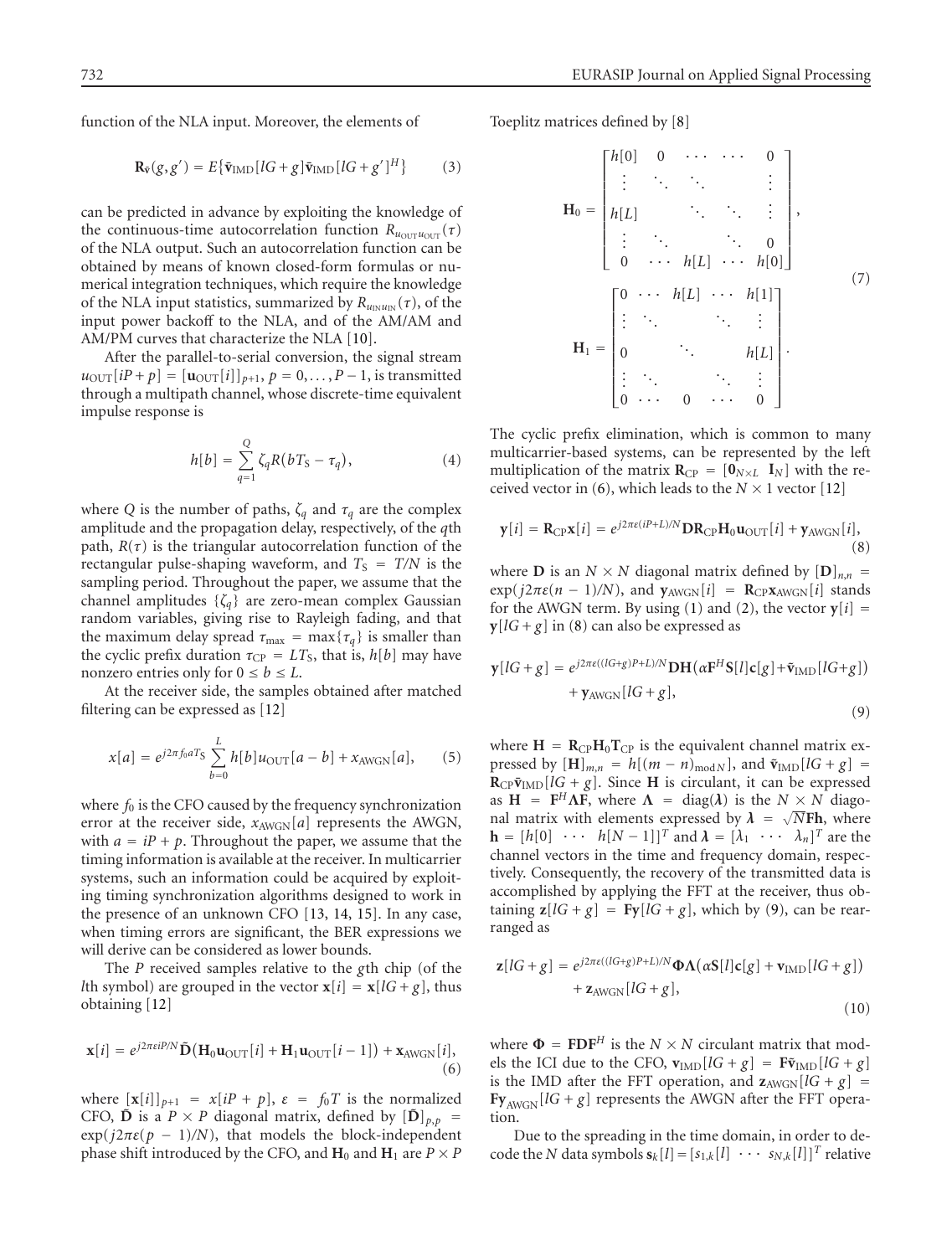to the *l*th interval, the receiver of the *k*th user has to collect *G* consecutive chip vectors  $\{z[lG + g]\}_{g=0,\dots,G-1}$  in [\(10\)](#page-2-3). By defining the  $N \times G$  matrices

$$
\mathbf{Z}[l] = \begin{bmatrix} \mathbf{z}[lG] & \cdots & \mathbf{z}[lG+G-1] \end{bmatrix},
$$
\n
$$
\mathbf{V}_{\text{IMD}}[l] = \begin{bmatrix} \mathbf{v}_{\text{IMD}}[lG] & \cdots & \mathbf{v}_{\text{IMD}}[lG+G-1] \end{bmatrix}, \qquad (11)
$$
\n
$$
\mathbf{Z}_{\text{AWGN}}[l] = \begin{bmatrix} \mathbf{z}_{\text{AWGN}}[lG] & \cdots & \mathbf{z}_{\text{AWGN}}[lG+G-1] \end{bmatrix},
$$

<span id="page-3-0"></span>from [\(10\)](#page-2-3), we obtain

$$
\mathbf{Z}[l] = e^{j2\pi\epsilon L/N} \mathbf{\Phi} \Lambda(\alpha \mathbf{S}[l] \mathbf{C} + \mathbf{V}_{\text{IMD}}[l]) \mathbf{E}[l] + \mathbf{Z}_{\text{AWGN}}[l], (12)
$$

where  $\mathbf{C} = [\mathbf{c}[0] \cdots \mathbf{c}[G-1]] = [\mathbf{c}_1 \ \mathbf{c}_2 \cdots \mathbf{c}_K]^T$  is the  $K \times G$  matrix whose rows contain the spreading codes of the *K* users, and  $\mathbf{E}[l]$  is a  $G \times G$  diagonal matrix defined as  $[\mathbf{E}[l]]_{g+1,g+1} = e^{j2\pi\epsilon(lG+g)P/N}, g = 0, \ldots, G-1.$ 

The matrix model expressed by [\(12\)](#page-3-0) allows a nice representation of the MC-DS-CDMA received signal. Indeed, the number of rows of **Z**[*l*] in [\(12\)](#page-3-0) is equal to the number of subcarriers, while the number of columns of **Z**[*l*] is equal to the processing gain. Consequently, we are able to represent linear frequency-domain operations (such as the equalization) by matrix multiplications on the left-hand side of **Z**[*l*], and linear time-domain operations (such as the despreading) by matrix multiplications on the right-hand side of **Z**[*l*].

Expression [\(12\)](#page-3-0) shows the effects of both nonlinear distortions and frequency synchronization errors on the spread data matrix **S**[*l*]**C**. Specifically, the NLA introduces the constant complex gain  $\alpha$  and the additive term  $V_{\text{IMD}}[l]$ , which represents the IMD. Moreover, the NLA-distorted signal, after passing through the multipath channel summarized by the diagonal matrix **Λ**, is affected by the CFO-induced ICI, because the matrix **Φ** is not diagonal. In addition, the CFO produces two phase-shift effects. The first one is a time-invariant phase shift  $\varphi = e^{j2\pi \varepsilon L/N} e^{j\pi \varepsilon (N-1)/N}$  (the factor  $e^{j\pi\varepsilon(N-1)/N}$  is contained in the main diagonal of  $\Phi$ ), which adds to the phase shift caused by the NLA. The second effect is a time-varying phase shift, which is represented by the diagonal matrix **E**[*l*]. In this paper, we assume that the receiver is able to perfectly compensate for the time-invariant phase-shift term *ϕ*, which could also be seen as part of the channel-induced distortion. As far as the compensation for the time-variant phase shift is concerned, we consider two alternative hypotheses.

## *Hypothesis H1*

The receiver obtains an accurate phase-shift estimate in each chip interval, as assumed in [\[6\]](#page-11-5). As a consequence, by the knowledge of **E**[*l*] at the receiver side, the estimated phaseshift matrix can be expressed by  $\mathbf{\hat{E}}[l] = \mathbf{\hat{E}}[l]_{\text{H1}} = \mathbf{E}[l]$ .

#### *Hypothesis H2*

The receiver does not track the time-variant phase shift at the chip level, estimating only the average phase shift within a symbol interval. Hence, by the knowledge of the mean of the elements in **E**[*l*], the estimated phase-shift matrix  $\hat{\mathbf{E}}[l] = \hat{\mathbf{E}}[l]_{\text{H2}}$  is diagonal, with elements

$$
\begin{aligned} \left[\hat{\mathbf{E}}[l]_{\text{ H2}}\right]_{g+1,g+1} &= \exp\left(j\frac{1}{G}\sum_{g=0}^{G-1}\frac{2\pi\epsilon(lG+g)P}{N}\right) \\ &= \exp\left(j\frac{2\pi\epsilon P}{N}\left(lG+\frac{G-1}{2}\right)\right). \end{aligned} \tag{13}
$$

It can be noted that the perfect knowledge of the phase shifts is not completely realistic. However, we consider this hypothesis because it produces a lower bound that is independent of the phase-shift estimation technique.

In this paper, we assume that the receiver performs a single-tap frequency-domain equalization and code despreading. In the absence of NLA- and CFO-induced impairments, the equalizer-despreader detector is able to eliminate both ISI and MAI when orthogonal spreading codes are employed. From the computational complexity point of view, the equalizer-despreader detector is less demanding than multiuser detectors [\[5](#page-11-4)], and hence it seems to be more suitable in the downlink situation.

The receiver can perform the despreading operation after the phase-shift compensation and the channel equalization. Thus, by assuming perfect channel state information (CSI) at the receiver side, the equalized data matrix can be constructed as  $\mathbf{Z}_{\text{EQ}}[l] = \varphi^* \alpha^{-1} \Lambda^{-1} \mathbf{Z}[l] \hat{\mathbf{E}}[l]^{-1}$ . From [\(12\)](#page-3-0),  $\mathbf{Z}_{\text{EQ}}[l]$ becomes equal to

$$
\mathbf{Z}_{\text{EQ}}[l] = \mathbf{\Lambda}^{-1} \mathbf{M} \mathbf{\Lambda} \mathbf{S}[l] \mathbf{C} \Theta + \mathbf{Z}_{\text{EQ,IMD}}[l] + \mathbf{Z}_{\text{EQ,AWGN}}[l], \quad (14)
$$

where  $\mathbf{M} = e^{-j\pi\varepsilon(N-1)/N}\mathbf{\Phi}$  represents the phase-compensated ICI matrix,  $\mathbf{Z}_{\text{EQ,IMD}}[l] = \alpha^{-1} \Lambda^{-1} M \Lambda \mathbf{V}_{\text{IMD}}[l] \Theta$  represent the IMD after the channel equalization,  $\mathbb{Z}_{EQ,AWGN}[l]$  =  $\varphi^* \alpha^{-1} \Lambda^{-1} \mathbb{Z}_{\text{AWGN}}[l] \hat{\mathbb{E}}[l]^{-1}$ , and  $\Theta = \mathbb{E}[l] \hat{\mathbb{E}}[l]^{-1}$  is a diagonal matrix equal to  $\Theta_{H1}$  =  $I_G$  under Hypothesis H1, and defined as  $[\Theta_{H2}]_{g+1,g+1} = \exp(j(2\pi\varepsilon P/N)(g - (G - 1)/2))$ under Hypothesis H2. The despreading operation leads to an *N*-dimensional vector that contains the *N* decision variables of the *k*th user, as expressed by

<span id="page-3-1"></span>
$$
\mathbf{z}_{\text{DESPR},k}[l] = \mathbf{Z}_{\text{EQ}}[l] \mathbf{c}_{k}^{*}
$$
  
=  $\mathbf{\Lambda}^{-1} \mathbf{M} \mathbf{\Lambda} \mathbf{S}[l] \mathbf{C} \mathbf{\Theta} \mathbf{c}_{k}^{*} + \mathbf{z}_{\text{DESPR},k,\text{IMD}}[l]$  (15)  
+  $\mathbf{z}_{\text{DESPR},k,\text{AWGN}}[l],$ 

where  $\mathbf{z}_{\text{DESPR},k,\text{IMD}}[l] = \mathbf{Z}_{\text{EQ},\text{IMD}}[l] \mathbf{c}_k^*$ , and  $\mathbf{z}_{\text{DESPR},k,\text{AWGN}}[l] =$  $\mathbf{Z}_{\text{EQ,AWGN}}[l]\mathbf{c}_k^*$ . The decision over  $\mathbf{z}_{DESPR,k}[l]$  is successively done according to the proper constellation size *M*.

It should be pointed out that the *K*-dimensional vector **CΘc**<sup>∗</sup> *<sup>k</sup>* represents the effect of the CFO-induced timevarying phase shift on the spreading-despreading operation. If the time-varying phase shift can be perfectly compensated for, that is, under Hypothesis H1, this vector becomes equal to **Cc**<sup>∗</sup> *<sup>k</sup>* . Therefore, if the users employ orthogonal spreading codes, the multiuser interference has been perfectly eliminated, because the product  $S[l]CO_{H1}c_k^*$  in [\(15\)](#page-3-1) is equal to  $s_k[l]$ . On the contrary, under Hypothesis H2, the multiuser interference cannot be completely eliminated.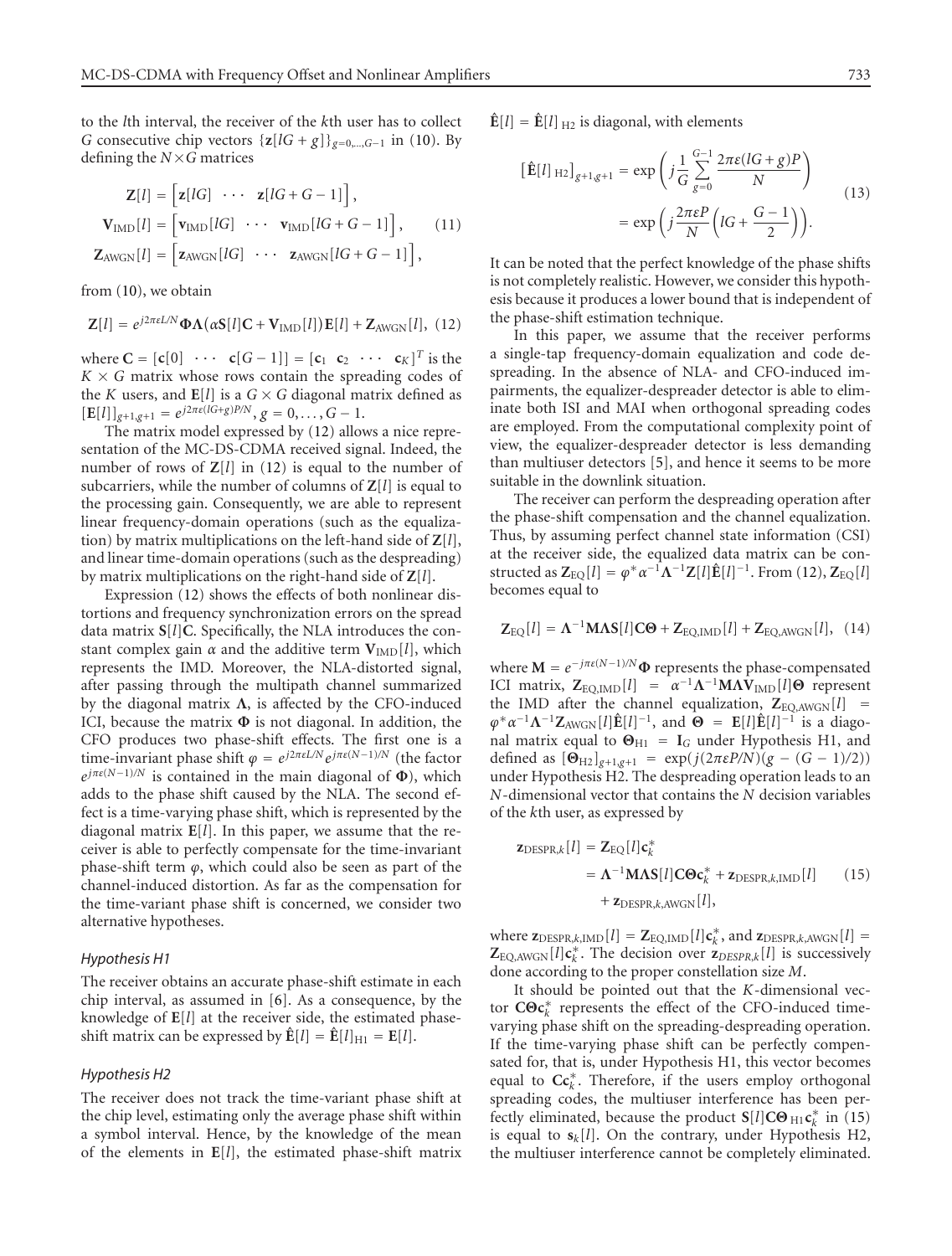Indeed, when  $k' \neq k$ , we have

<span id="page-4-1"></span>
$$
\rho_{k,k',H2} = [\mathbf{C}\mathbf{\Theta}_{H2}\mathbf{c}_{k}^{*}]_{k'}
$$
  
\n
$$
= \mathbf{c}_{k'}^{T}\mathbf{\Theta}_{H2}\mathbf{c}_{k}^{*}
$$
  
\n
$$
= \sum_{g=0}^{G-1} e^{j(2\pi\epsilon P/N)(g-(G-1)/2)} c_{k',g} c_{k,g}^{*},
$$
  
\n(16)

which is, in general, different from zero even for orthogonal sequences (characterized by  $\mathbf{c}_{k'}^T \mathbf{c}_k^* = \sum_{g=0}^{G-1} c_{k',g} c_{k,g}^* = 0$ ). An interesting matter could be the search for spreading sequences that minimize [\(16\)](#page-4-1), following the lines suggested by [\[16](#page-12-8)]. However, this topic is beyond the scope of this paper.

<span id="page-4-2"></span>Furthermore, since  $\rho_{k,k,H2} = c_k^T \Theta_{H2} c_k^* < 1$ , the timevariant phase shift also introduces an attenuation factor of the useful signal, given by

$$
\rho_{k,k,\mathrm{H2}} = \frac{1}{G} \sum_{g=0}^{G-1} e^{j(2\pi\epsilon P/N)(g - (G-1)/2)} = \frac{\sin(\pi\epsilon P G/N)}{G \sin(\pi\epsilon P/N)}.
$$
 (17)

For a given maximum tolerable frequency offset *ε*, the attenuation factor in [\(17\)](#page-4-2) limits the maximum value *G* of the processing gain. Indeed,  $\rho_{k,k,H2}$  is close to 1 only if  $\varepsilon \ll N/(N+L)G \approx 1/G$ . On the contrary, under Hypothesis H1,  $\rho_{k,k,H1} = \mathbf{c}_k^T \mathbf{\Theta}_{H1} \mathbf{c}_k^* = 1$ , and hence no attenuation is introduced by the spreading-despreading operation. It should be observed that  $\rho_{k,k}$  is independent of the user index *k* in both hypotheses, and hence, in the following, it will be denoted by *ρ*.

### <span id="page-4-0"></span>**3. BER OF MC-DS-CDMA SYSTEMS IN FLAT-FADING CHANNELS**

In this section, we evaluate the effect of the previously described impairments when the channel exhibits flat-fading behavior. The results herein obtained will be useful for the performance evaluation in frequency-selective fading channels, developed in the next section. In the flat-fading case, all the subcarriers experience the same channel gain. Consequently, since  $\Lambda = \lambda I_N$ , [\(15\)](#page-3-1) can be simplified to

<span id="page-4-3"></span>
$$
\mathbf{z}_{\text{DESPR},k}[l] = \mathbf{M}\mathbf{S}[l]\mathbf{C}\mathbf{\Theta}\mathbf{c}_{k}^{*} + \alpha^{-1}\mathbf{M}\mathbf{V}_{\text{IMD}}[l]\mathbf{\Theta}\mathbf{c}_{k}^{*} + \varphi^{*}\alpha^{-1}\lambda^{-1}\mathbf{Z}_{\text{AWGN}}[l]\hat{\mathbf{E}}[l]^{-1}\mathbf{c}_{k}^{*}.
$$
\n(18)

For convenience, we consider the scaled version of [\(18\)](#page-4-3) obtained by multiplying  $\mathbf{z}_{\text{DESPR},k}[l]$  with  $\lambda|\alpha|$ . Therefore, we ob $z_{SC,k}[l] = \lambda | \alpha | z_{DESPR,k}[l]$ , and, by focusing on the *n*th subcarrier, it yields

$$
z_{SC,n,k}[l] = [\mathbf{z}_{SC,k}[l]]_n
$$
  
\n
$$
= \lambda |\alpha| \mathbf{m}_n^T \mathbf{S}[l] \mathbf{C} \mathbf{O} \mathbf{c}_k^*
$$
  
\n
$$
+ \lambda e^{-j \arg(\alpha)} \mathbf{m}_n^T \mathbf{V}_{\text{IMD}}[l] \mathbf{O} \mathbf{c}_k^*
$$
  
\n
$$
+ \varphi^* e^{-j \arg(\alpha)} \mathbf{z}_{n,\text{AWGN}}[l]^T \hat{\mathbf{E}}[l]^{-1} \mathbf{c}_k^*,
$$
\n(19)

where  $\mathbf{z}_{n,\text{AWGN}}[l]^T$  is the *n*th row of  $\mathbf{Z}_{\text{AWGN}}[l]$ , and  $\mathbf{m}_n =$  $[m_{n,1} \cdots m_{n,N}]^T$  collects the elements on the *n*th row of **M**. It can be verified that [\[17](#page-12-9)]

$$
m_{n,n'} = [\mathbf{M}]_{n,n'}
$$
  
= 
$$
\frac{\sin (\pi((n'-n)_{\text{mod }N} + \varepsilon))}{N \sin ((\pi/N)((n'-n)_{\text{mod }N} + \varepsilon))}
$$
 (20)  

$$
\times e^{j\pi((N-1)/N)(n'-n)_{\text{mod }N}},
$$

where  $m_{n,n'}$  represents the ICI coefficient relative to the *n'*th subcarrier when  $n' \neq n$ , and an additional attenuation factor, denoted by  $m = m_{n,n}$ , when  $n' = n$ . Since  $S[l]C\Theta c_k^* =$  $p\mathbf{s}_k[l] + \sum_{\substack{k' \neq k}}^K p_{k,k'}\mathbf{s}_{k'}[l]$ , by dropping the symbol index *l* for the sake of simplicity, [\(19\)](#page-4-4) can be rewritten as

<span id="page-4-5"></span>
$$
z_{SC,n,k} = \lambda \left( |\alpha| \rho m s_{n,k} + z_{\text{ICI},n,k} + z_{\text{MAI},n,k} + z_{\text{MALI},n,k} + z_{\text{IMD},n,k} \right) + z_{\text{AWGN},n,k},\tag{21}
$$

<span id="page-4-6"></span>where

<span id="page-4-8"></span>
$$
z_{\text{ICI},n,k} = |\alpha| \rho \sum_{\substack{n'=1\\n' \neq n}}^{N} m_{n,n'} s_{n',k}
$$
 (22)

represents the ICI coming from the symbols of the *k*th user,

$$
z_{\text{MAI},n,k} = |\alpha| m \sum_{\substack{k'=1\\k' \neq k}}^{K} \rho_{k,k'} s_{n,k'}
$$
 (23)

represents the MAI coming from the symbols of the other users on the *n*th subcarrier,

<span id="page-4-7"></span>
$$
z_{\text{MACI},n,k} = |\alpha| \sum_{\substack{k'=1\\k' \neq k}}^{K} \rho_{k,k'} \sum_{\substack{n'=1\\n' \neq n}}^{N} m_{n,n'} s_{n',k'}
$$
 (24)

represents the multiple-access ICI (MAICI) coming from the symbols of the other users on the other subcarriers,

<span id="page-4-9"></span>
$$
z_{\text{IMD},n,k} = e^{-j \arg(\alpha)} \mathbf{m}_n^T \mathbf{V}_{\text{IMD}} \mathbf{\Theta} \mathbf{c}_k^*
$$
 (25)

represents the IMD, and

$$
z_{\text{AWGN},n,k} = \varphi^* e^{-j \arg(\alpha)} \mathbf{z}_{n,\text{AWGN}}^T \hat{\mathbf{E}}^{-1} \mathbf{c}_k^* \tag{26}
$$

represents the AWGN.

<span id="page-4-4"></span>In order to find the BER of the *k*th user on the *n*th subcarrier, we will firstly evaluate the conditional bit-error probability  $P_{BE,n,k}(\lambda)$  for a given channel gain  $\lambda$ , and we will successively average the obtained  $P_{BE,n,k}(\lambda)$  over the probability density function (pdf)  $f_{\lambda}(\lambda)$  of the channel gain.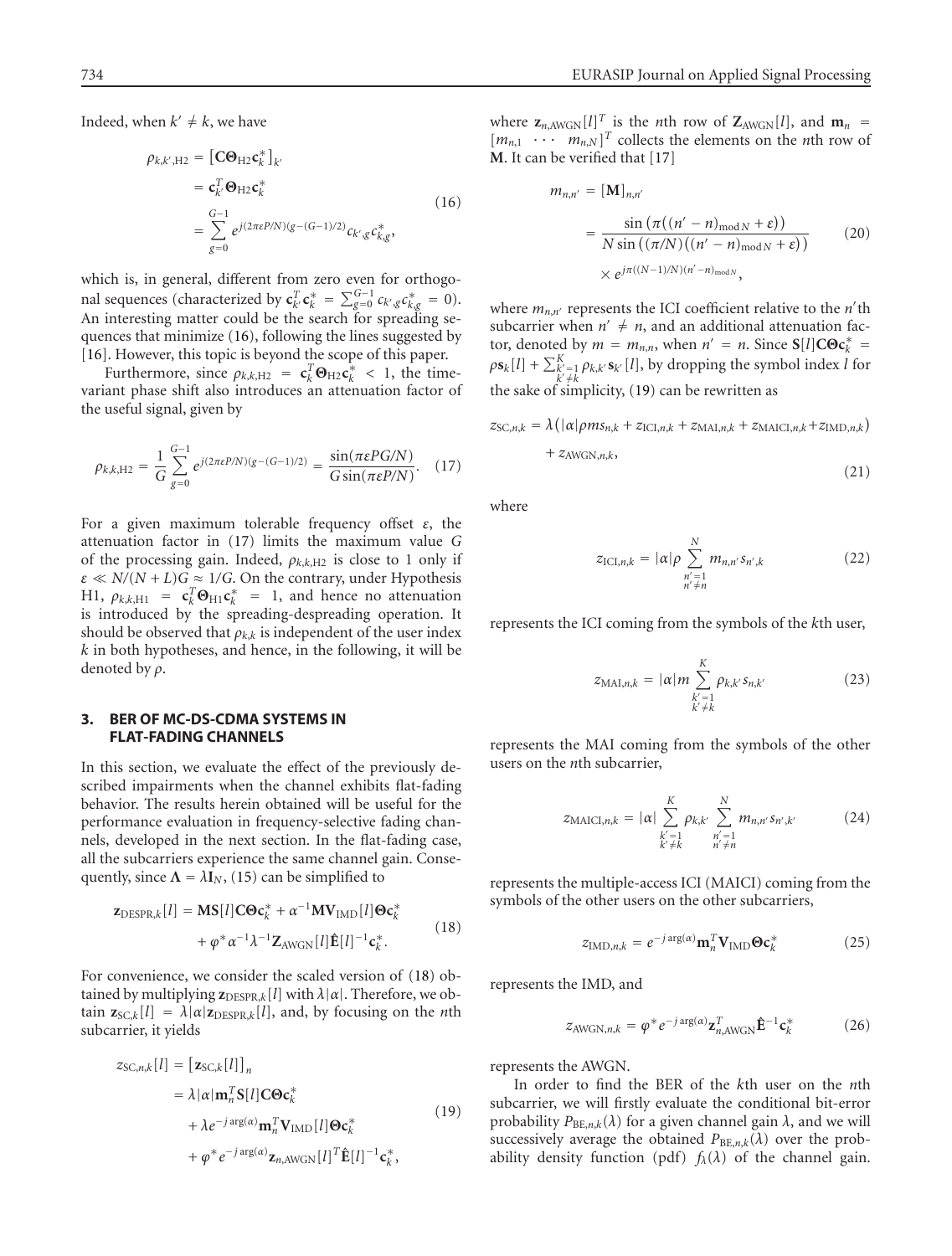Therefore, we will determine the BER by making use of the expressions

<span id="page-5-2"></span><span id="page-5-1"></span>
$$
(\text{BER})_{n,k} = \int_{\lambda} P_{\text{BE},n,k}(\lambda) f_{\lambda}(\lambda) d\lambda, \tag{27}
$$

$$
P_{\text{BE},n,k}(\lambda) = \int_{\mathbf{S}} P_{\text{BE},n,k}(\mathbf{S},\lambda) f_{\mathbf{S}}(\mathbf{S}) d\mathbf{S},\tag{28}
$$

where  $P_{BE,n,k}(\mathbf{S}, \lambda)$  is the bit-error probability conditioned on both the channel gain *λ* and the data symbols in **S**[*l*], and  $f_S(S)$  is the multidimensional pdf of the data symbols in **S**[*l*].

#### *3.1. Conditional bit-error probability evaluation*

From [\(21\)](#page-4-5), we observe that we have five noise terms, each one with different statistical characterization. Hence, the computation of the conditional probability  $P_{BE}(\lambda)$  seems to be quite complicated. As a consequence, a reasonable way to proceed relies on finding simple (yet accurate) approximations that allow a mathematical treatment. Along this way, we observe that the ICI term  $z_{\text{ICL},n,k}$  in [\(22\)](#page-4-6) is obtained by the linear combination of  $N-1$  symbols, each one weighted by a different coefficient  $m_{n,n'}$ . If the frequency offset  $\varepsilon$  is not too high (e.g.,  $\varepsilon$  < 0.1), the coefficients  $\{m_{n,n'}\}_{n\neq n'}$  have comparable amplitudes. Therefore, under the hypothesis of high number *N* of subcarriers, the ICI term in [\(22\)](#page-4-6) can be well approximated by a zero-mean Gaussian random variable with power

<span id="page-5-0"></span>
$$
\sigma_{\text{ICI},n,k}^2 = |\alpha \rho|^2 \sum_{\substack{n'=1 \ n' \neq n}}^N |m_{n,n'}|^2 \sigma_S^2
$$
\n
$$
= |\alpha \rho|^2 \left(1 - \frac{\sin^2(\pi \varepsilon)}{N^2 \sin^2(\pi \varepsilon/N)}\right) \sigma_S^2.
$$
\n(29)

We want also to underline that both the hypotheses of high *N* and low CFO seem to be realistic. Indeed, multicarrier systems usually employ many active subcarriers, from  $N = 52$ in WLAN environments to  $N \approx 6000$  in broadcasting applications [\[18\]](#page-12-10). Moreover, in the presence of high CFO, the BER will be very high (e.g., BER *>* 0*.*1), and therefore in this case the BER analysis seems to be of limited practical interest.

It should be pointed out that the ICI power in [\(29\)](#page-5-0) does not depend on the user index *k* as long as  $\sigma_S^2$  remains the same for all the users, as assumed in this paper. However, the results could be extended to take into account different user powers. Moreover, our BER analysis can be easily extended in order to take into account the presence of *N*<sub>VS</sub> switched-off subcarriers that are used as guard frequency bands, because a switched-off subcarrier does not contribute to the ICI and to the MAICI. Therefore, the BER analysis remains still valid, provided that the various summations over the subcarrier index  $n'$  (e.g.,  $(22)$ ,  $(24)$ , etc.) consider only the active subcarriers.

As far as the MAI term is concerned, we similarly observe that  $z_{\text{MAI},n,k}$  in [\(23\)](#page-4-8) is obtained as the sum of the  $K - 1$ elements { $s_{k',n}$ }, weighted by almost equal elements { $\rho_{k,k'}$ }. Therefore, when the number  $K$  of users is sufficiently high, we can exploit the Gaussian approximation as we did for the ICI term. The MAI power can be expressed as

<span id="page-5-4"></span>
$$
\sigma_{\text{MAI},n,k}^2 = |\alpha m|^2 \sum_{\substack{k'=1\\k'\neq k}}^K |\rho_{k,k'}|^2 \sigma_S^2.
$$
 (30)

Since high bit rates are expected in the downlink of fourth generation (4G) systems, also the hypothesis of high *K* seems to be realistic, because many spreading codes can be assigned to the same user in order to provide higher bit rates (multicode transmission). Therefore, *K* can be interpreted as the number of spreading codes assigned to  $\tilde{K}$  active users, with  $\tilde{K}$  < K. Moreover we remark that, under Hypothesis H1, the MAI term can be set to zero by employing orthogonal codes, and hence no accurate MAI characterization is necessary in this case.

Because of the previous assumptions about the number *K* of equivalent users and the number *N* of subcarriers, the MAICI term can be approximated by a zero-mean Gaussian variable as well, with power equal to

$$
\sigma_{\text{MAICH},n,k}^{2} = |\alpha|^{2} \sum_{\substack{k'=1\\k'\neq k}}^{K} |\rho_{k,k'}|^{2} \sum_{\substack{n'=1\\n'\neq n}}^{N} |m_{n,n'}|^{2} \sigma_{S}^{2}
$$
\n
$$
= |\alpha|^{2} \sum_{\substack{k'=1\\k'\neq k}}^{K} |\rho_{k,k'}|^{2} \left(1 - \frac{\sin^{2}(\pi \varepsilon)}{N^{2} \sin^{2}(\pi \varepsilon/N)}\right) \sigma_{S}^{2}.
$$
\n(31)

We remark that, under Hypothesis H1, also the MAICI term vanishes when the codes are orthogonal.

We also observe that the IMD term  $z_{\text{IMD},n,k}$  in [\(25\)](#page-4-9) can equivalently be expressed as  $z_{\text{IMD},n,k}$  $\sum_{g=0}^{G-1} e^{-j \arg(\alpha)} \theta_{g+1} c^*_{k,g} \mathbf{m}_n^T \mathbf{v}_{\text{IMD},g}$ , where  $\theta_{g+1} = [\mathbf{\Theta}]_{g+1,g+1}$ , and **<sub>IMD,g</sub> is the** *g***th column of**  $**V**$ **<sub>IMD</sub>. Since**  $**V**$ **<sub>IMD</sub> is evaluated** at the output of the receiver FFT, the assumption of high *N* allows to approximate the pdf of  $v_{\text{IMD},g}$  as a multidimensional Gaussian pdf. Moreover, V<sub>IMD</sub> is transformed in  $z_{\text{IMD},n,k}$  by linear operations, and hence  $z_{\text{IMD},n,k}$  also can be modeled as a zero-mean Gaussian random variable, with power expressed by

$$
\sigma_{\text{IMD},n,k}^{2} = \sum_{g=0}^{G-1} \sum_{g'=0}^{G-1} \theta_{g+1} \theta_{g'+1}^{*} c_{k,g}^{*} c_{k,g'} \mathbf{m}_{n}^{T} \mathbf{R}_{\mathbf{v}}(g,g') \mathbf{m}_{n}^{*}, \quad (32)
$$

<span id="page-5-3"></span>where

$$
\mathbf{R}_{\mathbf{v}}(g, g') = E\{\mathbf{v}_{\text{IMD},g}\mathbf{v}_{\text{IMD},g'}^{H}\} = \mathbf{F} \mathbf{R}_{\text{CP}} \mathbf{R}_{\bar{\mathbf{v}}}(g, g') \mathbf{R}_{\text{CP}}^{T} \mathbf{F}^{H}, \quad (33)
$$

which depends on the indexes *g* and *g* , can be calculated by exploiting the knowledge of the IMD autocorrelation function, summarized by  $\mathbf{R}_{\bar{v}}(g, g')$  in [\(3\)](#page-2-4).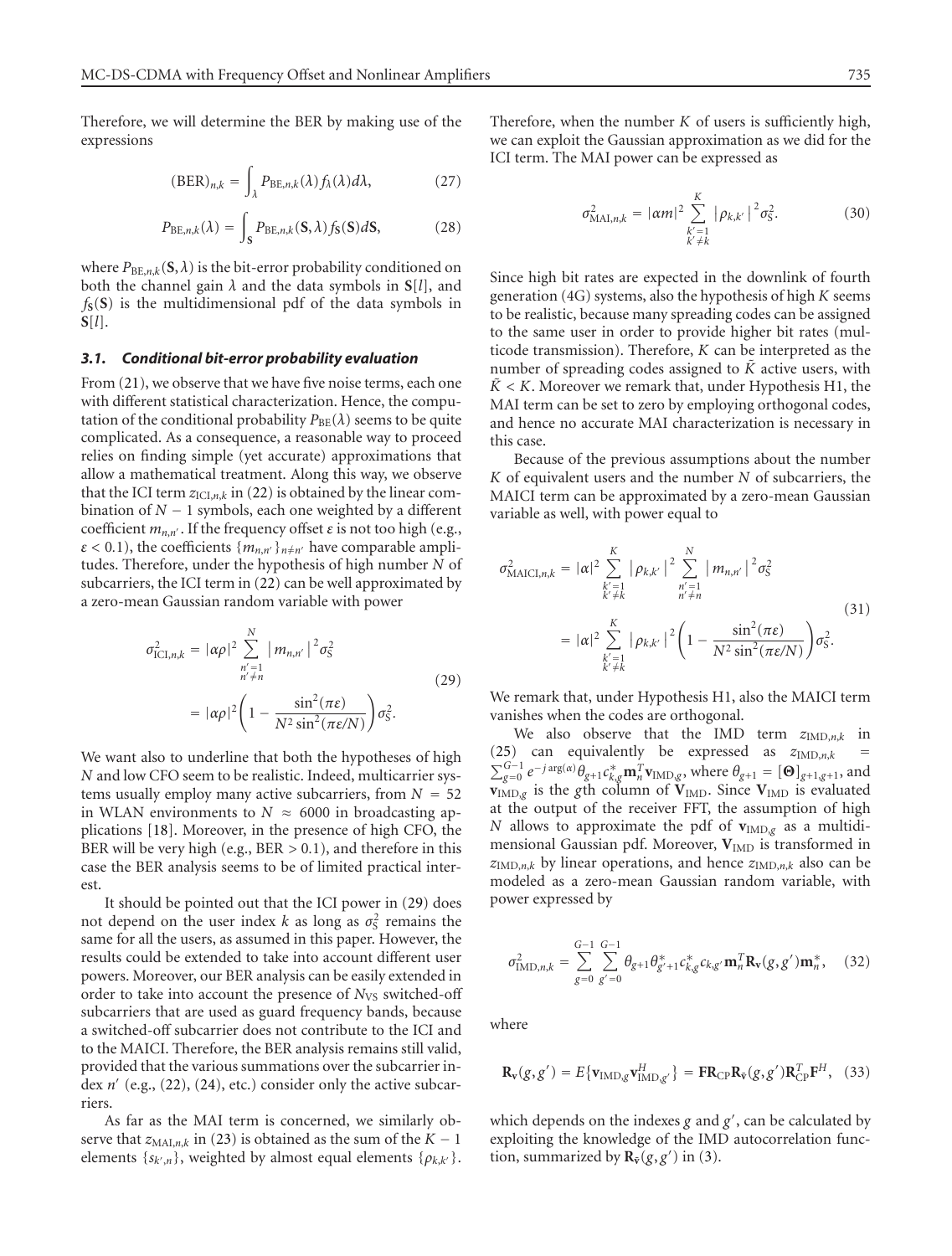Since the interference terms in [\(21\)](#page-4-5) are modeled as zeromean Gaussian random variables, also the aggregate noise can be considered as Gaussian. Indeed, the data of different users or different subcarriers are uncorrelated with one another, as well as the ICI, the MAI, and the MAICI terms are uncorrelated with one another and with the useful signal. Moreover, thanks to the Bussgang theorem, the IMD term also is uncorrelated with the other terms. Consequently, the power of the aggregate noise is equal to the sum of the powers of the individual noise terms. Hence, the conditional biterror probability  $P_{BE,n,k}(\lambda)$ , for square M-QAM with Gray coding, can be expressed by [\[19](#page-12-11)]

$$
P_{BE,n,k}(\lambda) = \frac{1}{\log_2 \sqrt{M}} \sum_{q=1}^{\log_2 \sqrt{M}} P_{n,k}(q,\lambda),
$$
  
\n
$$
P_{n,k}(q,\lambda) = \frac{1}{\sqrt{M}}
$$
  
\n
$$
\times \sum_{i=0}^{(1-2-q)\sqrt{M}-1} \left\{ (-1)^{\lfloor 2^{q-1}i/\sqrt{M} \rfloor} \left( 2^q - 2 \left[ \frac{2^{q-1}i}{\sqrt{M}} - \frac{1}{2} \right] \right) \right\}
$$
  
\n
$$
\times Q\left( (2i+1)\sqrt{\frac{3}{M-1} \gamma_{n,k}(\lambda)} \right) \left\},
$$
  
\n(34)

<span id="page-6-2"></span>with the signal-to-interference-plus-noise ratio (SINR)  $\gamma_{n,k}(\lambda)$  expressed by

$$
\gamma_{n,k}(\lambda) = \frac{|\lambda|^2 |\alpha \rho m|^2 \sigma_S^2}{|\lambda|^2 (\sigma_{\text{ICI},n,k}^2 + \sigma_{\text{MAI},n,k}^2 + \sigma_{\text{MACI},n,k}^2 + \sigma_{\text{IMD},n,k}^2) + \sigma_{\text{AWGN}}^2}.
$$
\n(35)

## *3.2. Average over the channel statistics*

For convenience, we rewrite [\(34\)](#page-6-1) as

<span id="page-6-3"></span>
$$
P_{\mathrm{BE},n,k}(\lambda) = \sum_{i=0}^{\sqrt{M}-2} a_i Q\left(\sqrt{b_i \gamma_{n,k}(\lambda)}\right),\tag{36}
$$

where the coefficients  $\{a_i\}$  and  $\{b_i\}$ , calculated from [\(34\)](#page-6-1), depend on the modulation size *M*. Therefore, the resultant BER, which is obtained by inserting in [\(27\)](#page-5-1) the expressions [\(35\)](#page-6-2), [\(36\)](#page-6-3), and the specific pdf  $f_{\lambda}(\lambda)$  of the channel, can be (35), (36), and the specific par  $f_{\lambda}(\lambda)$  of the channel, can be expressed as the sum of  $\sqrt{M} - 1$  integrals. Each integral can then be evaluated by numerical techniques.

We want to highlight that such an approach can be used regardless of the statistical characterization of the channel. However, when the channel is characterized by Rayleigh fading (i.e.,  $f_{|\lambda|}(\lambda) = (2|\lambda|/\sigma_{\lambda}^2)e^{-|\lambda|^2/\sigma_{\lambda}^2}, \lambda > 0$ ), as assumed in this paper, we can circumvent the numerical integration by evaluating a suitable series expansion. As an example, for 4-QAM, [\(36\)](#page-6-3) becomes  $P_{BE,n,k}(\lambda) = Q(\sqrt{\gamma_{n,k}(\lambda)})$ , and consequently [\(27\)](#page-5-1) becomes [\[20,](#page-12-12) [21](#page-12-13)]

<span id="page-6-4"></span>
$$
(\text{BER})_{n,k} = \int_0^{+\infty} Q\left(\sqrt{\gamma(\lambda)}\right) \frac{2|\lambda|}{\sigma_{\lambda}^2} e^{-|\lambda|^2/\sigma_{\lambda}^2} d|\lambda|
$$
  
=  $\frac{1}{2} - \frac{\sqrt{2\mu_{n,k}^2}}{4} e^{-\mu_{n,k}^2/2\nu_{n,k}^2} \sum_{i=0}^{+\infty} \frac{1}{i!} \left(\frac{\mu_{n,k}^2}{2\nu_{n,k}^2}\right)^i$  (37)  
 $\times {}_2F_0 \left(i + \frac{3}{2}, \frac{1}{2}; ; -\nu_{n,k}^2\right),$ 

where  $pF_q(\cdot; \cdot; \cdot)$  denotes the generalized hypergeometric function [\[22\]](#page-12-14), and  $\mu_{n,k}^2$  and  $\nu_{n,k}^2$  are expressed by

$$
\mu_{n,k}^2 = \mu^2 = \frac{|\alpha \rho m|^2 \sigma_S^2 \sigma_\lambda^2}{\sigma_{\text{AWGN}}^2},
$$

$$
\nu_{n,k}^2 = \frac{(\sigma_{\text{ICL},n,k}^2 + \sigma_{\text{MAI},n,k}^2 + \sigma_{\text{MAICL},n,k}^2 + \sigma_{\text{IMD},n,k}^2)\sigma_\lambda^2}{\sigma_{\text{AWGN}}^2}.
$$
(38)

<span id="page-6-1"></span>As a consequence of [\(36\)](#page-6-3) and [\(37\)](#page-6-4), the general *M*-QAM case As a consequence or (56) and (57), the general *M*-QAM case<br>leads to a BER that is expressed as the sum of √*M* – 1 series expansions. Note that each series expansion in the form of [\(37\)](#page-6-4) can be conveniently truncated without affecting significantly the BER value (see [\[21\]](#page-12-13) for a simple and accurate truncation criterion).

# <span id="page-6-0"></span>**4. BER OF MC-DS-CDMA SYSTEMS IN FREQUENCY-SELECTIVE CHANNELS**

For frequency-selective fading channels, we will follow a two-step approach similar to that adopted for frequency-flat channels. By denoting by  $\lambda_n = [\Lambda]_{n,n}$  the channel gain of the *n*th subcarrier, the frequency-selective counterparts of [\(27\)](#page-5-1) and [\(28\)](#page-5-2) can be expressed by

<span id="page-6-6"></span>
$$
(\text{BER})_{n,k} = \int_{\lambda_n} P_{\text{BE},n,k}(\lambda_n) f_{\lambda_n}(\lambda_n) d\lambda_n, \tag{39}
$$

$$
P_{\text{BE},n,k}(\lambda_n) = \int_{\mathbf{S},\bar{\lambda}_n} P_{\text{BE},n,k}(\mathbf{S},\lambda) f_{\bar{\lambda}_n|\lambda_n}(\bar{\lambda}_n|\lambda_n) f_{\mathbf{S}}(\mathbf{S}) d\mathbf{S} d\bar{\lambda}_n,
$$
\n(40)

where  $f_{\lambda_n}(\lambda_n)$  is the pdf of  $\lambda_n$ ,  $f_{\bar{\lambda}_n|\lambda_n}(\bar{\lambda}_n|\lambda_n)$  is the conditional pdf of the channel vector

$$
\bar{\boldsymbol{\lambda}}_n = \begin{bmatrix} \lambda_1 & \cdots & \lambda_{n-1} & \lambda_{n+1} & \cdots & \lambda_N \end{bmatrix}^T \tag{41}
$$

of the other subcarriers given the subcarrier of interest  $\lambda_n$ , and  $P_{BE,n,k}(S,\lambda)$  is the bit-error probability conditioned on both the channel gains in *λ* and the data symbols in **S**[*l*]. By multiplying [\(15\)](#page-3-1) with  $\lambda_n|\alpha|$ , the scaled decision variable  $z_{SC,n,k}[l]$  can be expressed by

<span id="page-6-5"></span>
$$
z_{\text{SC},n,k}[l] = |\alpha| \mathbf{m}_n^T \mathbf{\Lambda} \mathbf{S}[l] \mathbf{C} \mathbf{\Theta} \mathbf{c}_k^* + e^{-j \arg(\alpha)} \mathbf{m}_n^T \mathbf{\Lambda} \mathbf{V}_{\text{IMD}}[l] \mathbf{\Theta} \mathbf{c}_k^*
$$
  
+  $\varphi^* e^{-j \arg(\alpha)} \mathbf{z}_{n,\text{AWGN}}[l]^T \hat{\mathbf{E}}[l]^{-1} \mathbf{c}_k^*.$  (42)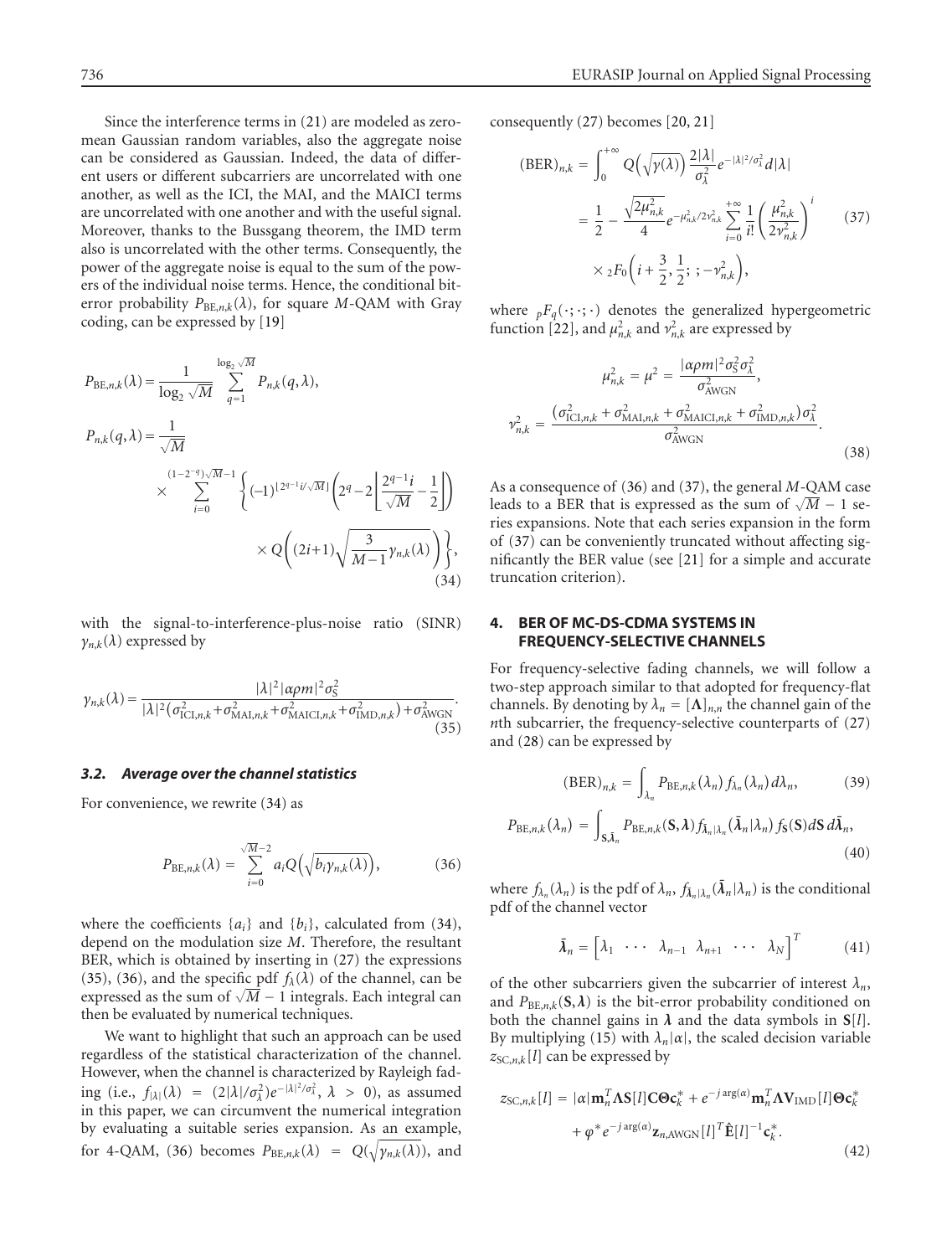<span id="page-7-0"></span>By exploiting  $S[l]C\Theta c_k^* = \rho s_k[l] + \sum_{\substack{k'=1 \ k \neq k}}^K \rho_{k,k'} s_{k'}[l]$ , and dropping the index *l*, [\(42\)](#page-6-5) becomes

$$
z_{SC,n,k} = |\alpha|\rho m\lambda_n s_{n,k} + |\alpha|\rho \sum_{\substack{n'=1\\n' \neq n}}^N m_{n,n'}\lambda_{n'} s_{n',k}
$$
  
+  $|\alpha|m\lambda_n \sum_{\substack{k'=1\\k' \neq k}}^K \rho_{k,k'} s_{n,k'}$   
+  $|\alpha| \sum_{\substack{n'=1\\n' \neq n}}^N m_{n,n'}\lambda_{n'} \sum_{\substack{k'=1\\k' \neq k}}^K \rho_{k,k'} s_{n',k'}$   
+  $\sum_{\substack{n'=1\\g=0}}^{G-1} e^{-j \arg(\alpha)} \theta_{g+1} c_{k,g}^* \sum_{\substack{n'=1\\n'=1}}^N m_{n,n'}\lambda_{n'} v_{\text{IMD},n',g}$   
+  $z_{\text{AWGN},n,k}$ , (43)

where  $v_{\text{IMD},n,g}$  is the  $(n,g)$ th element of  $V_{\text{IMD}}$ , and  $z_{\text{AWGN},n,k} = \varphi^* e^{-j \arg(\alpha)} \mathbf{z}_{n,\text{AWGN}}^T \hat{\mathbf{E}}^{-1} \mathbf{c}_k^*$ . Equation [\(43\)](#page-7-0) clearly illustrates the presence of the interference terms (ICI, MAI, MAICI, and IMD). By constructing the conditional random variable  $t_{SC,n,k} = z_{SC,n,k} | \lambda_n$ , from [\(43\)](#page-7-0), we obtain

<span id="page-7-1"></span>
$$
t_{SC,n,k} = \lambda_n |\alpha| \rho m s_{n,k} + |\alpha| \rho \sum_{\substack{n'=1\\n' \neq n}}^N m_{n,n'} \hat{\lambda}_{n',n} s_{n',k}
$$
  
+  $\lambda_n |\alpha| m \sum_{\substack{k'=1\\k' \neq k}}^K \rho_{k,k'} s_{n,k'}$   
+  $|\alpha| \sum_{\substack{n'=1\\n' \neq n}}^N m_{n,n'} \hat{\lambda}_{n',n} \sum_{\substack{k'=1\\k' \neq k}}^K \rho_{k,k'} s_{n',k'}$   
+  $\lambda_n e^{-j \arg(\alpha)} m \sum_{g=0}^{G-1} \theta_{g+1} c_{k,g}^* v_{\text{IMD},n,g}$   
+  $e^{-j \arg(\alpha)} \sum_{g=0}^{G-1} \theta_{g+1} c_{k,g}^* \sum_{m,n,n'} \hat{\lambda}_{n',n} v_{\text{IMD},n',g}$ 

+ 
$$
e^{-j \arg(\alpha)} \sum_{g=0} \theta_{g+1} c^*_{k,g} \sum_{\substack{n'=1 \ n' \neq n}} m_{n,n'} \hat{\lambda}_{n',n} \nu_{\text{IMD},n',g}
$$
  
+  $z_{\text{AWGN},n,k}$ ,

where  $\hat{\lambda}_{n',n} = \lambda_{n'} |\lambda_n$  is the random variable that indicates the channel gain value on the *n'*th subcarrier conditioned on the channel gain on the *n*th subcarrier. Note that in [\(44\)](#page-7-1) the IMD relative to the subcarrier of interest and the IMD coming from the other subcarriers are considered sep-arately. As shown in [\[23,](#page-12-15) page 532], the  $(N - 1) \times 1$  vector  $\hat{\lambda}_n = [\hat{\lambda}_{1,n} \quad \cdots \quad \hat{\lambda}_{n-1,n} \quad \hat{\lambda}_{n+1,n} \quad \cdots \quad \hat{\lambda}_{N,n}]^T$  is still a Gaussian random vector, with mean value  $\boldsymbol{\eta}_{\hat{\lambda}_n} = E\{\hat{\lambda}_n\}$  and covariance  $\mathbf{R}_{\hat{\pmb{\lambda}}_n} = E\{\hat{\pmb{\lambda}}_n\hat{\pmb{\lambda}}_n^H\}$  expressed by

$$
\eta_{\hat{\lambda}_n} = \lambda_n r_{\lambda_n \lambda_n}^{-1} \mathbf{r}_{\bar{\lambda}_n \lambda_n},
$$
  
\n
$$
\mathbf{R}_{\hat{\lambda}_n} = \mathbf{R}_{\bar{\lambda}_n} - r_{\lambda_n \lambda_n}^{-1} \mathbf{r}_{\bar{\lambda}_n \lambda_n} \mathbf{r}_{\bar{\lambda}_n \lambda_n}^H,
$$
\n(45)

where  $r_{\lambda_{n'}\lambda_n} = E\{\lambda_{n'}\lambda_n^*\}$  is the statistical correlation between the channels on the *n'*th and the *n*th subcarrier,  $\mathbf{r}_{\bar{\lambda}_n \lambda_n} = E\{\bar{\lambda}_n \lambda_n^*\}$  is the cross-correlation vector between the channel of interest and the other channels, and  $\mathbf{R}_{\bar{\lambda}_n} = E\{\bar{\lambda}_n \bar{\lambda}_n^H\}$  is the cross-correlation matrix of the other channels. Consequently, by defining the  $(N - 1)$  × 1 zero-mean Gaussian random vector  $\pi_n = \hat{\lambda}_n - \eta_{\hat{\lambda}_n}$  $[\pi_{1,n} \cdots \pi_{n-1,n} \pi_{n+1,n} \cdots \pi_{N,n}]^T$ , [\(44\)](#page-7-1) becomes

<span id="page-7-2"></span>
$$
t_{\text{SC},n,k} = \lambda_n \left( |\alpha| \rho m s_{n,k} + z_{\text{ICI},n,k} + z_{\text{MAI},n,k} + z_{\text{MAICI},n,k} + z_{\text{IMD},n,k} \right) + \tilde{z}_{\text{ICI},n,k} + \tilde{z}_{\text{MAICI},n,k} + \tilde{z}_{\text{IMD},n,k} + z_{\text{AWGN},n,k},
$$
\n(46)

where

$$
z_{\text{ICI},n,k} = |\alpha| \rho r_{\lambda_n \lambda_n}^{-1} \sum_{\substack{n'=1\\n' \neq n}}^N m_{n,n'} r_{\lambda_{n'} \lambda_n} s_{n',k}, \qquad (47)
$$

$$
z_{\text{MAI},n,k} = |\alpha| m \sum_{\substack{k'=1\\k'\neq k}}^{K} \rho_{k,k'} s_{n,k'}, \qquad (48)
$$

$$
z_{\text{MAICI},n,k} = |\alpha| r_{\lambda_n \lambda_n}^{-1} \sum_{\substack{n'=1 \\ n' \neq n}}^N m_{n,n'} r_{\lambda_{n'} \lambda_n} \sum_{\substack{k'=1 \\ k' \neq k}}^K \rho_{k,k'} s_{n',k'},
$$
 (49)

$$
z_{\text{IMD},n,k} = e^{-j \arg(\alpha)} r_{\lambda_n \lambda_n}^{-1} \sum_{g=0}^{G-1} \theta_{g+1} c_{k,g}^* \sum_{n'=1}^N m_{n,n'} r_{\lambda_{n'} \lambda_n} \nu_{\text{IMD},n',g},
$$
\n(50)

<span id="page-7-3"></span>
$$
\tilde{z}_{\text{ICI},n,k} = |\alpha| \rho \sum_{\substack{n'=1\\n'\neq n}}^N m_{n,n'} \pi_{n',n} s_{n',k}, \qquad (51)
$$

$$
\tilde{z}_{\text{MAICI},n,k} = |\alpha| \sum_{\substack{n'=1\\n \neq n}}^{N} m_{n,n'} \pi_{n',n} \sum_{\substack{k'=1\\k' \neq k}}^{K} \rho_{k,k'} s_{n',k'}, \qquad (52)
$$

$$
\tilde{z}_{\text{IMD},n,k} = e^{-j \arg(\alpha)} \sum_{g=0}^{G-1} \theta_{g+1} c^*_{k,g} \sum_{\substack{n'=1 \ n' \neq n}}^{N} m_{n,n'} \pi_{n',n} \nu_{\text{IMD},n',g}.
$$
 (53)

We want to highlight by [\(46\)](#page-7-2) that in the frequency-selective case the ICI consists of two different components. The first one,  $\lambda_n z_{\text{ICI},n,k}$ , is proportional to the channel amplitude  $\lambda_n$ of the useful signal, and therefore it represents the ICI that fades *coherently* with the useful signal. On the other hand, the second part  $\tilde{z}_{\text{ICI},n,k}$  represents the ICI that fades *independently* of  $\lambda_n$ . Indeed,  $\tilde{z}_{\text{ICI},n,k}$  in [\(51\)](#page-7-3) is a zero-mean random variable with power expressed by

<span id="page-7-4"></span>
$$
\tilde{\sigma}_{\text{ICI},n,k}^2 = |\alpha \rho|^2 \sum_{\substack{n'=1\\ n' \neq n}}^N |m_{n,n'}|^2 (r_{\lambda_{n'} \lambda_n} - r_{\lambda_n \lambda_n}^{-1} |r_{\lambda_{n'} \lambda_n}|^2) \sigma_S^2, (54)
$$

which does not depend on the actual channel gain  $\lambda_n$ .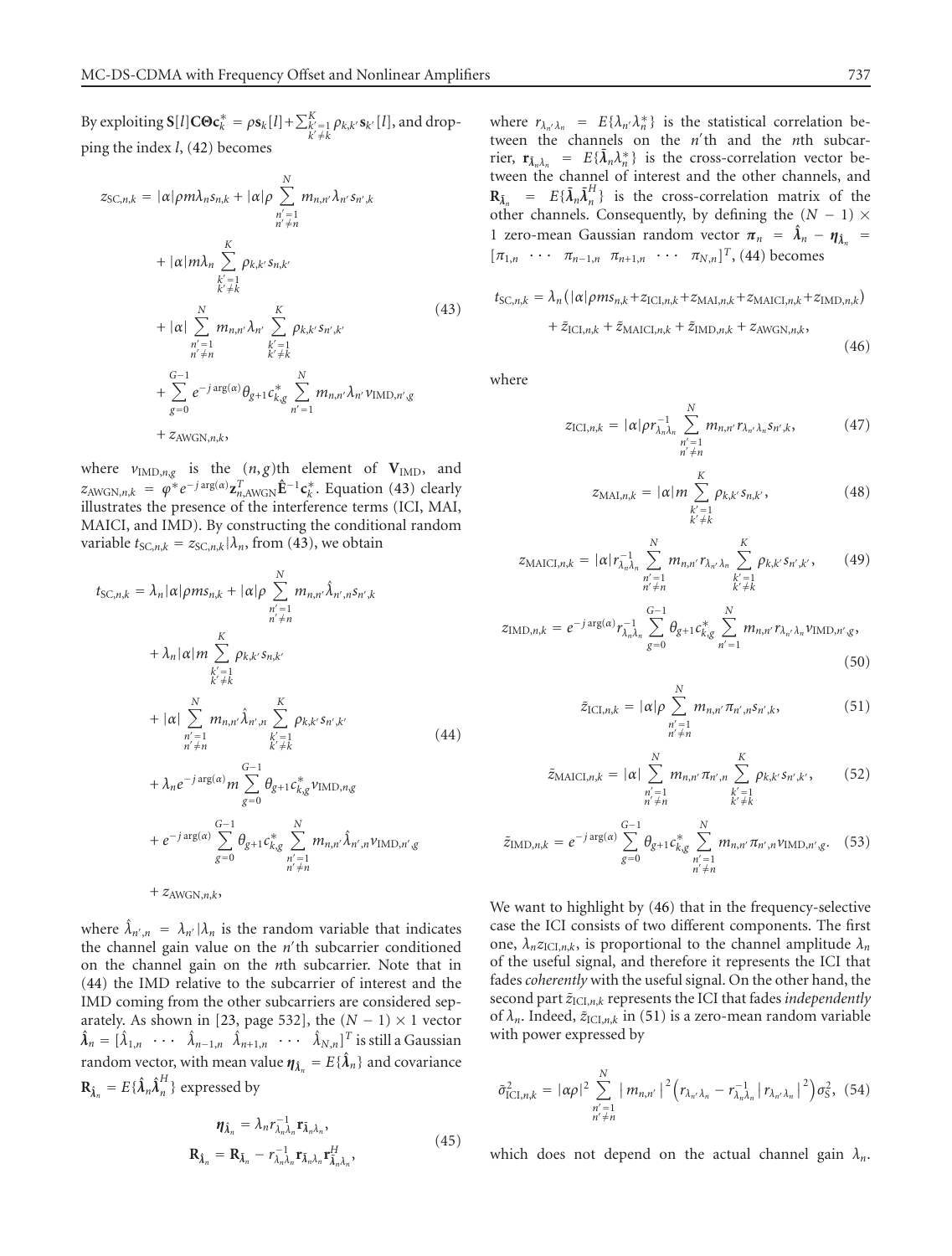Also the MAICI and the IMD, similarly to the ICI, consist of two parts. In both cases, the first part is proportional to  $\lambda_n$ , while the second one has power independent of  $\lambda_n$ . The powers of the second components are expressed, respectively, by

<span id="page-8-3"></span>
$$
\tilde{\sigma}_{\text{MAICI},n,k}^{2} = |\alpha|^{2} \sum_{\substack{n'=1\\n' \neq n}}^{N} |m_{n,n'}|^{2} \left(r_{\lambda_{n'}\lambda_{n}} - r_{\lambda_{n}\lambda_{n}}^{-1} |r_{\lambda_{n'}\lambda_{n}}|^{2}\right)
$$
\n
$$
\times \sum_{\substack{k'=1\\k' \neq k}}^{K} |\rho_{k,k'}|^{2} \sigma_{\mathcal{S}}^{2},
$$
\n(55)

<span id="page-8-2"></span>
$$
\tilde{\sigma}_{\text{IMD},n,k}^{2} = \sum_{g=0}^{G-1} \sum_{g'=0}^{G-1} \theta_{g+1} \theta_{g'+1}^{*} c_{k,g}^{*} c_{k,g'}
$$
\n
$$
\times \sum_{\substack{n'=1 \ n' \neq n}}^{N} \sum_{\substack{n''=1 \ n' \neq n}}^{N} m_{n,n'} m_{n,n'}^{*} \left[ \mathbf{J}_{n}^{T} \mathbf{R}_{\hat{\lambda}_{n}} \mathbf{J}_{n} \right]_{n',n'}
$$
\n
$$
\times \left[ \mathbf{R}_{\mathbf{v}}(g,g') \right]_{n',n''},
$$
\n(56)

<span id="page-8-1"></span>where  $\mathbf{R}_{\mathbf{v}}(g, g')$  is the same as in [\(33\)](#page-5-3), and the  $(N-1) \times N$  matrix  $J_n$  is obtained from the identity matrix  $I_N$  by removing the *n*th row. The conditional SINR can be expressed as

$$
\gamma_{n,k}(\lambda_n) = \frac{|\lambda_n|^2 |\alpha \rho m|^2 \sigma_S^2}{|\lambda_n|^2 (\sigma_{\text{ICI},n,k}^2 + \sigma_{\text{MAI},n,k}^2 + \sigma_{\text{MAICI},n,k}^2 + \sigma_{\text{IMD},n,k}^2) + \tilde{\sigma}_{\text{ICI},n,k}^2 + \tilde{\sigma}_{\text{MAICI},n,k}^2 + \tilde{\sigma}_{\text{IMD},n,k}^2 + \sigma_{\text{AWGN}}^2},\tag{57}
$$

where

$$
\sigma_{\text{ICI},n,k}^{2} = \left| \alpha \rho r_{\lambda_{n} \lambda_{n}}^{-1} \right|^{2} \sum_{\substack{n'=1 \\ n' \neq n}}^{N} \left| m_{n,n'} r_{\lambda_{n'} \lambda_{n}} \right|^{2} \sigma_{\mathcal{S}}^{2}, \qquad (58)
$$

$$
\sigma_{\text{MACI},n,k}^{2} = \left| \alpha r_{\lambda_{n}\lambda_{n}}^{-1} \right|^{2} \sum_{\substack{n'=1\\n' \neq n}}^{N} \left| m_{n,n'} r_{\lambda_{n'}\lambda_{n}} \right|^{2} \sum_{\substack{k'=1\\k' \neq k}}^{K} \left| \rho_{k,k'} \right|^{2} \sigma_{\text{S}}^{2}, \tag{59}
$$

$$
\sigma_{\text{IMD},n,k}^{2} = r_{\lambda_{n}\lambda_{n}}^{-2} \sum_{g=0}^{G-1} \sum_{g'=0}^{G-1} \theta_{g+1} \theta_{g'+1}^{*} c_{k,g}^{*} c_{k,g'} \bar{\mathbf{m}}_{n}^{T} \mathbf{R}_{\mathbf{v}}(g,g') \bar{\mathbf{m}}_{n}^{*},
$$

$$
\left[\bar{\mathbf{m}}_{n}\right]_{n'} = m_{n,n'} r_{\lambda_{n'}\lambda_{n}},
$$
\n(60)

and  $\sigma_{\text{MAI},n,k}^2$ ,  $\tilde{\sigma}_{\text{ICI},n,k}^2$ ,  $\tilde{\sigma}_{\text{MAICI},n,k}^2$ , and  $\tilde{\sigma}_{\text{IMD},n,k}^2$  are expressed by [\(30\)](#page-5-4), [\(54\)](#page-7-4), [\(55\)](#page-8-1), and [\(56\)](#page-8-2), respectively. Moreover, as in the previous section, we exploit the hypotheses of a high number of subcarriers and a high number of users in order to approximate as Gaussian the interference terms in [\(46\)](#page-7-2), by the central limit theorem.

The resultant BER can therefore be obtained by insert-ing [\(57\)](#page-8-3), [\(36\)](#page-6-3), and the Rayleigh pdf of  $|\lambda_n|$  in [\(39\)](#page-6-6). Also in this case the BER can be calculated by means of series expansions that involve generalized hypergeometric functions. For 4-QAM, the BER expression is the same as in [\(37\)](#page-6-4), with

$$
\mu_{n,k}^{2} = \frac{|\alpha \rho m|^{2} \sigma_{S}^{2} \sigma_{A}^{2}}{\tilde{\sigma}_{\text{ICI},n,k}^{2} + \tilde{\sigma}_{\text{MAICI},n,k}^{2} + \tilde{\sigma}_{\text{IMD},n,k}^{2} + \sigma_{\text{AWGN}}^{2}},
$$
\n
$$
\nu_{n,k}^{2} = \frac{(\sigma_{\text{ICI},n,k}^{2} + \sigma_{\text{MAICI},n,k}^{2} + \sigma_{\text{MAICI},n,k}^{2} + \sigma_{\text{IMD},n,k}^{2}) \sigma_{\lambda}^{2}}{\tilde{\sigma}_{\text{ICI},n,k}^{2} + \tilde{\sigma}_{\text{MAICI},n,k}^{2} + \tilde{\sigma}_{\text{IMD},n,k}^{2} + \sigma_{\text{AWGN}}^{2}}.
$$
\n(61)

# <span id="page-8-0"></span>**5. SIMULATION RESULTS**

In this section, we present some simulation results in order to validate the approximations introduced in the theoretical analysis. We consider an MC-DS-CDMA system with  $N =$ 256 subcarriers, with a subcarrier separation of  $\Delta_f = 1/T =$ 156.25 kHz and a cyclic prefix of length  $L = 64$ . For brevity, we only consider data modulated by 4-QAM, which correspond to a gross bit rate of 4 Mbps per user when the length of the spreading codes is equal to  $G = 16$ . We assume that each time-domain tap of the channel suffers independent Rayleigh fading, with an exponentially decaying power delay profile and an rms delay spread equal to 250 nanaoseconds.

<span id="page-8-4"></span>In the first scenario, we assume that the base station employs Walsh-Hadamard (WH) spreading codes of length  $G = 16$ . We also assume Hypothesis H1 to be true. We still remark that the BER performance in this scenario can be considered a lower bound for the case of inaccurate estimate of the CFO-induced time-varying phase shift. Figures [1](#page-9-0) and [2](#page-9-1) show the BER performance versus the received  $E_b/N_0$  when the number of active users is equal to  $K = G = 16$ . The received  $E_b/N_0$  is defined before the despreading as the ratio between the noiseless signal power and the noise power, while the BER is obtained by averaging the BER over all the subcarriers and all the users. [Figure 1](#page-9-0) shows the BER versus *Eb/N*<sup>0</sup> for different values of the normalized CFO *ε*, assuming linear amplification at the transmitter (i.e., without IMD). The good agreement between theoretical analysis and simulated BER for all practical values of *ε* is evident. This fact clearly testifies that the Gaussian approximation of the ICI leads to accurate results in frequency-selective scenarios.

[Figure 2](#page-9-1) illustrates the impact of the NLA on the BER performance in the absence of CFO. We define the output backoff (OBO) as OBO =  $P_{\text{U,MAX}}/\sigma_{\text{U}}^2$ , where  $P_{\text{U,MAX}}$  and  $\sigma_U^2$  are the maximum power and the mean power, respectively, of the NLA output signal. We assume that the amplifier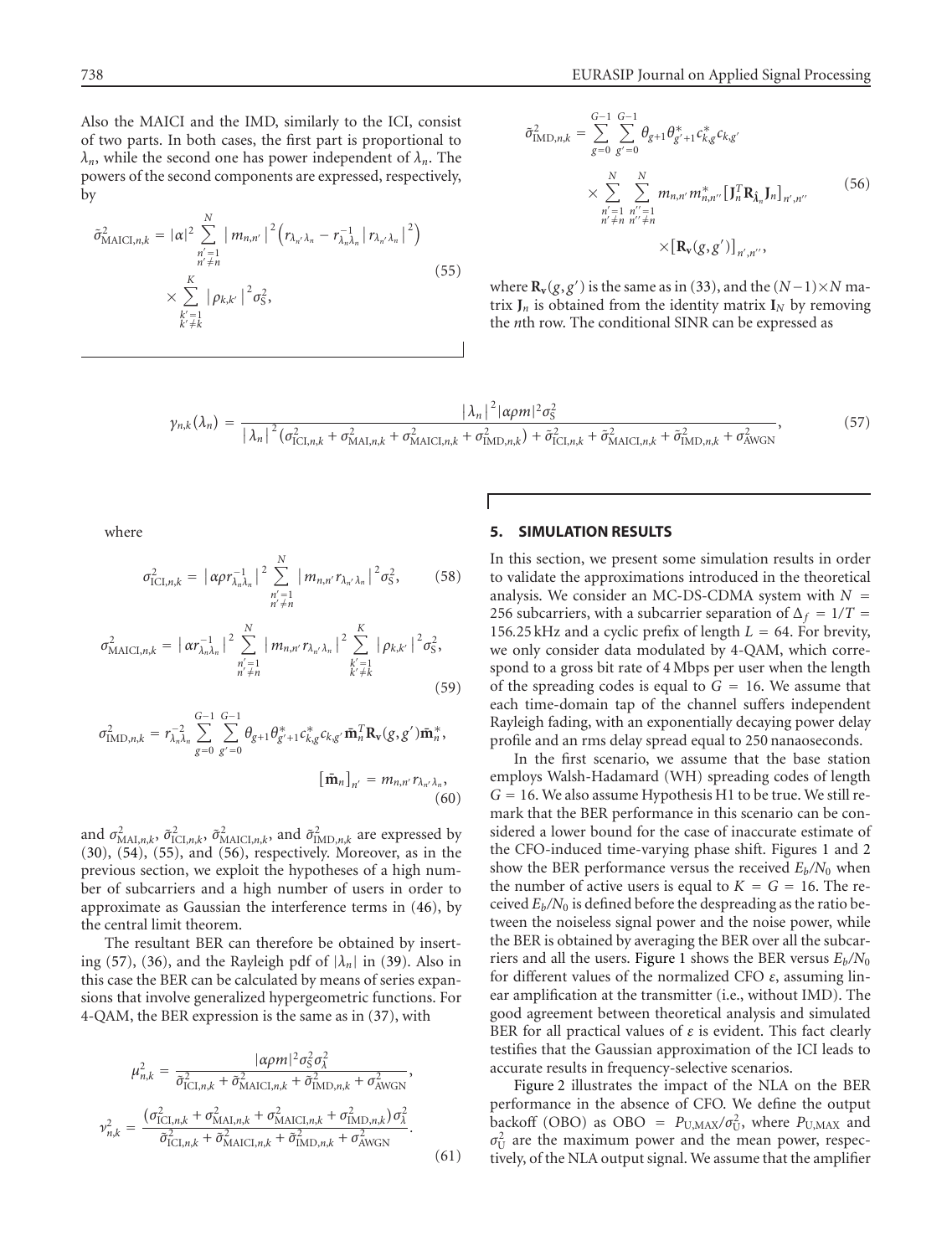

<span id="page-9-0"></span>FIGURE 1: Impact of the CFO  $\varepsilon$  on the BER (WH codes,  $K = G = 16$ , no IMD).



<span id="page-9-1"></span>FIGURE 2: Impact of the clipping NLA on the BER (WH codes,  $K =$  $G = 16$ , no CFO).

<span id="page-9-2"></span>

<span id="page-9-3"></span>

Figure 3: BER curves for different number of users *K* (WH codes,  $G = 16$ , OBO = 0.84 dB, no CFO).

is perfectly predistorted, that is, it behaves as a clipper of the NLA input envelope. From [Figure 2,](#page-9-1) we deduce that the Gaussian approximation of the IMD is slightly worse than the approximation of the ICI in [Figure 1,](#page-9-0) especially at the saturating BER. Indeed, for a clipping amplifier, the Gaussian approximation of the IMD is very accurate only when the SNR is not too high or the number of subcarriers is very high [\[24\]](#page-12-16). However, in this case the BER mismatch seems to be quite small.

In Figures [3a](#page-9-2) and [3b,](#page-9-3) we still assume WH spreading codes of length  $G = 16$ , Hypothesis H1 as true, and  $\varepsilon = 0$ , and we focus on the impact of the number *K* of active users on the BER performance. We also assume that each user employs a fixed spreading code, that is, that the *k*th user employs the *k*th row of the  $G \times G$  Hadamard matrix. [Figure 3a](#page-9-2) shows that at low SNR the BER increases with the number of active users, as expected. However, the BER floor at high SNR does not increase with the number of users.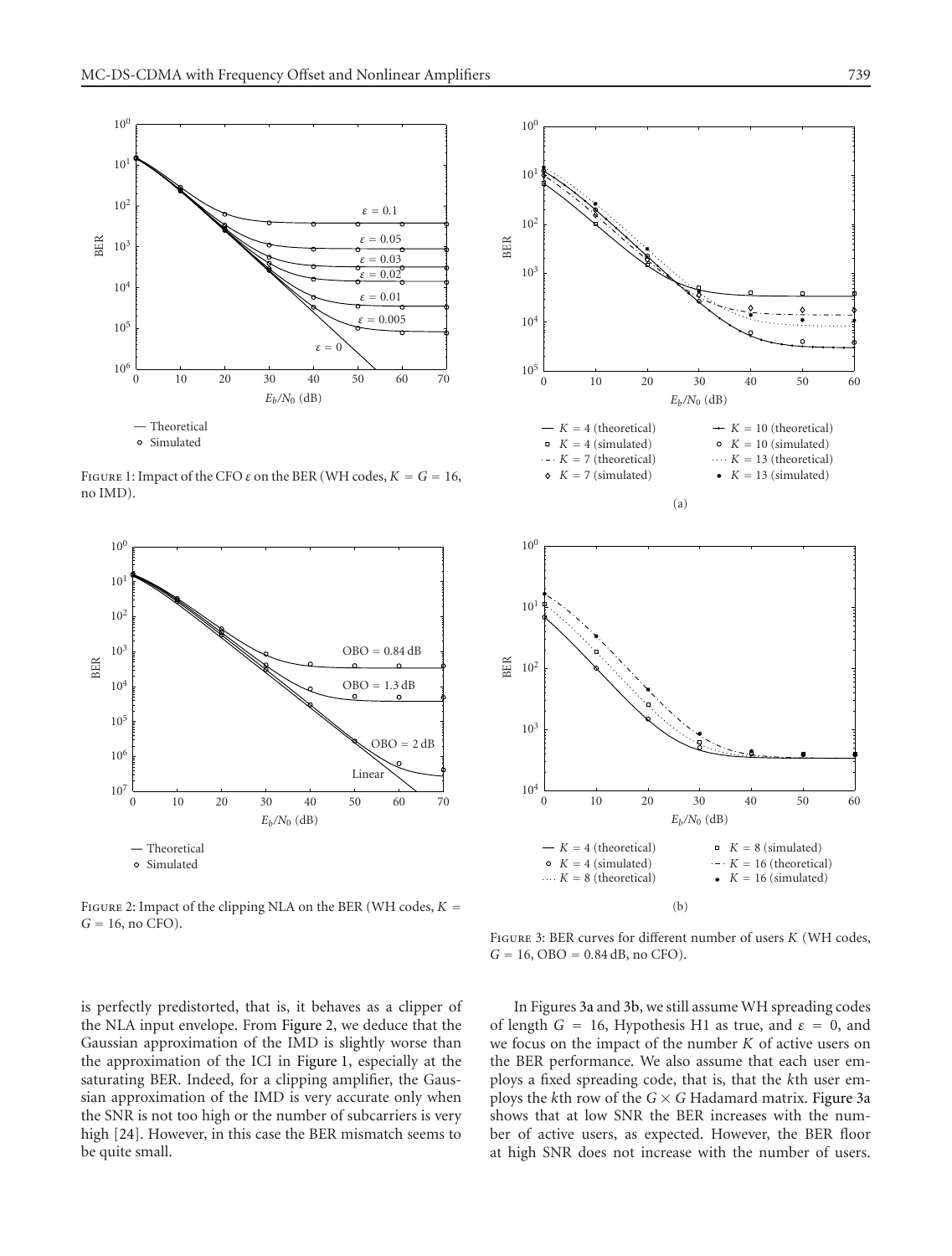

<span id="page-10-0"></span>Figure 4: Impact of both CFO and NLA on the BER (WH codes,  $K = G = 16$ ,  $\varepsilon = 0.02$ ).



<span id="page-10-1"></span>FIGURE 5: TD as a function of the OBO (WH codes,  $G = 16$ , BER  $=$  $10^{-3}$ ).

Such a behavior is due to the fact that the IMD powers in [\(56\)](#page-8-2) and [\(60\)](#page-8-4) depend on  $\mathbf{R}_{\mathbf{v}}(g, g')$ , which is highly sensitive to the choice of the spreading codes among the ones provided by the Hadamard matrix. This fact is confirmed by the BER floors of [Figure 3b,](#page-9-3) because  $\mathbf{R}_v(g, g')$  is the same for  $K = 4$ ,  $K = 8$ , and  $K = 16$ .

[Figure 4](#page-10-0) exhibits the joint effect of CFO and NLA on the BER performance when  $\varepsilon = 0.02$ . The results show that, in the presence of a CFO, it is not convenient to increase the output NLA power backoff at the transmitter beyond a certain value (that obviously depends on *ε*), because the IMD



<span id="page-10-2"></span>Figure 6: BER curves for different CFO values (Gold codes, *G* = 31,  $K = 25$ , no IMD).



<span id="page-10-3"></span>Figure 7: BER curves for different number of users *K* (Gold codes,  $G = 31$ ,  $\varepsilon = 0.004$ , no IMD).

reduction is masked by the presence of the ICI induced by the CFO.

In order to identify the optimum OBO value, we introduce the total degradation (TD) as [\[7\]](#page-11-6)

$$
\text{TD}\big|_{\text{dB}} = \Delta_{E_b/N_0}\big|_{\text{dB}} + \text{OBO}\big|_{\text{dB}},\tag{62}
$$

where  $\Delta_{E_b/N_0}|_{dB} = E_b/N_0(\text{OBO}, \varepsilon)|_{dB} - E_b/N_0(+\infty, \varepsilon)|_{dB}$  is the SNR increase caused by the NLA to achieve a target BER for a fixed CFO *ε*. If we neglect out-of-band effects, the minimization of the TD can be considered a fair criterion for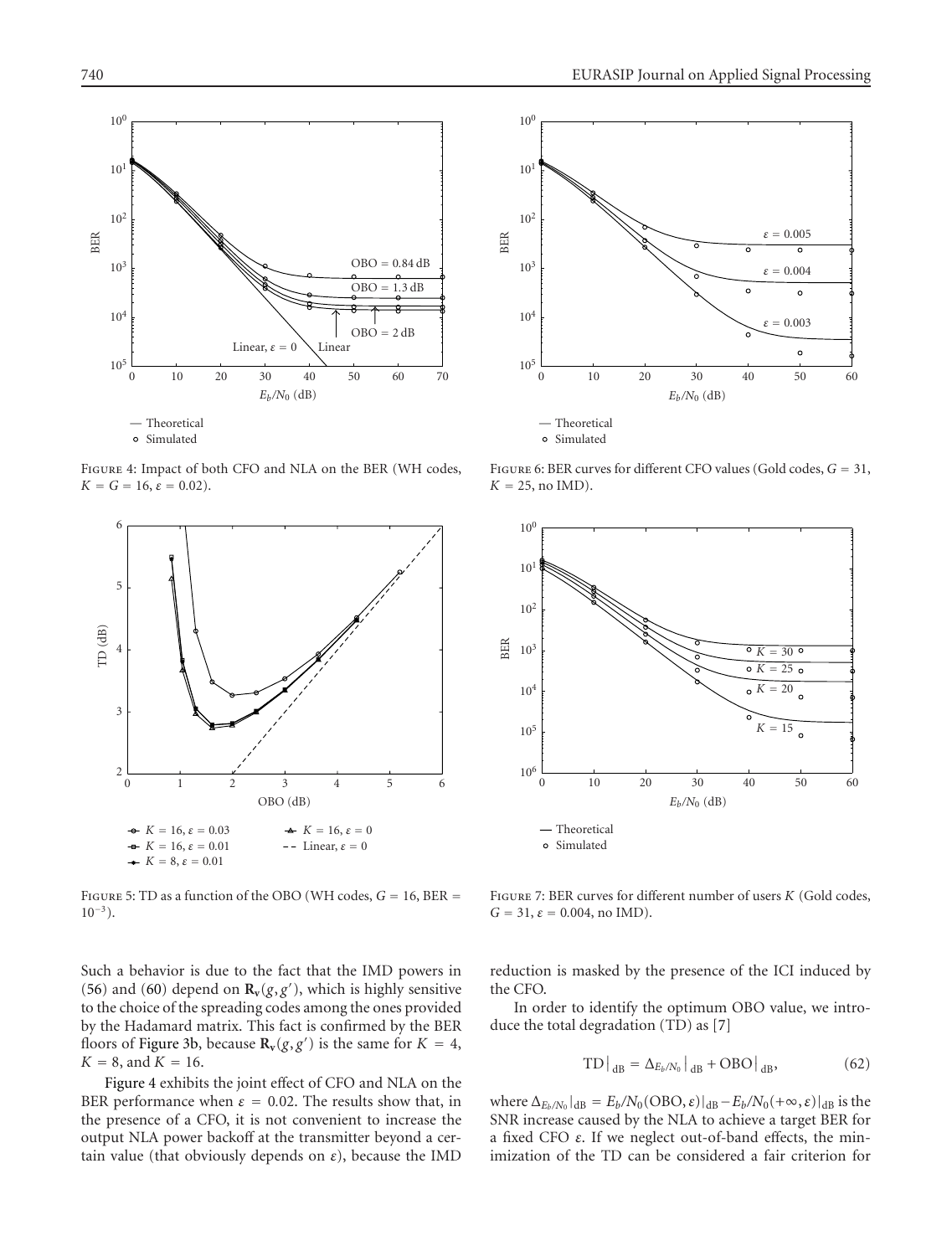

Figure 8: BER curves for different CFO values (Gold codes, *G* = 31,  $K = 25$ , OBO = 2.00 dB).

<span id="page-11-8"></span>

<span id="page-11-9"></span>Figure 9: BER curves for different number of users *K* (Gold codes,  $G = 31$ ,  $\varepsilon = 0.003$ , OBO = 2.00 dB).

the selection of the optimum OBO value, because Δ<sub>*Eb/N*0</sub> and OBO represent the power penalty on the link budget with respect to the linear scenario, and with respect to the maximum amplifier output power, respectively. [Figure 5](#page-10-1) shows the TD performance at BER =  $10^{-3}$  for different values of the CFO and number of users. It is evident that the optimum OBO mainly depends on the value of the CFO.

In the second simulation scenario, we assume that a rough estimate of the CFO-induced time-varying phase shift is available at the receiver (i.e., Hypothesis H2 is true). In this case, since the MAI cannot be completely eliminated, we assume that the base station employs Gold codes of length *G* = 31. Figures [6](#page-10-2) and [7](#page-10-3) display the BER performance for different values of the CFO *ε* and of the number of users *K*. It is evident that the BER analysis is quite accurate for  $E_b/N_0$  < 30 dB, while a certain mismatch between theoretical and simulated BER exists at high SNR. This fact is due to the nonperfect Gaussian approximation of the MAI terms, as confirmed by the estimation of the kurtosis of the decision variable, which is a standard test for non-Gaussian noise [\[25](#page-12-17)]. However, the BER mismatch is smaller when also the NLA-induced distortions are present, as testified by Figures [8](#page-11-8) and [9](#page-11-9) (OBO = 2*.*00 dB). Figures [6](#page-10-2) and [8](#page-11-8) clearly show that, if only a rough phase estimate is available, the maximum tolerable CFO is rather small (e.g., *ε <* 0*.*005), because of the additional MAI. Therefore, the phase compensation step plays a crucial role in the BER performance of MC-DS-CDMA systems.

#### <span id="page-11-7"></span>**6. CONCLUSIONS**

In this paper, we have evaluated the BER of MC-DS-CDMA downlink systems subject to both CFO and IMD in frequency-selective Rayleigh fading channels. The BER analysis, which is quite accurate in many conditions, allows to identify the optimum OBO value of the NLA, depending on the amount of CFO. The analytical findings have also highlighted the importance of an accurate compensation for the CFO-induced phase shift. Although the analysis has been carried out for *M*-ary QAM, it can also be extended to *M*-ary phase-shift keying constellations. Future works may focus on the effects of channel estimation errors and channel coding.

# **ACKNOWLEDGMENTS**

The authors would like to thank Prof. Geert Leus for his insightful comments and suggestions. This work was partially supported by the Italian Ministry of Education, University and Research, PRIN 2002 Project "MC-CDMA: an air interface for the 4th generation of wireless systems."

#### <span id="page-11-0"></span>**REFERENCES**

- [1] S. Hara and R. Prasad, "Overview of multicarrier CDMA," *IEEE Commun. Mag.*, vol. 35, no. 12, pp. 126–133, 1997.
- <span id="page-11-1"></span>[2] K. Fazel and G. P. Fettweis, Eds., *Multi-Carrier Spread-Spectrum*, Kluwer Academic Publishers, Dordrecht, Netherlands, 1997.
- <span id="page-11-2"></span>[3] T. Pollet, M. Van Bladel, and M. Moeneclaey, "BER sensitivity of OFDM systems to carrier frequency offset and Wiener phase noise," *IEEE Trans. Commun.*, vol. 43, no. 2/3/4, pp. 191–193, 1995.
- <span id="page-11-3"></span>[4] H. Ochiai and H. Imai, "On the distribution of the peak-toaverage power ratio in OFDM signals," *IEEE Trans. Commun.*, vol. 49, no. 2, pp. 282–289, 2001.
- <span id="page-11-4"></span>[5] S. Verdú, *Multiuser Detection*, Cambridge University Press, Cambridge, UK, 1998.
- <span id="page-11-5"></span>[6] H. Steendam and M. Moeneclaey, "The sensitivity of downlink MC-DS-CDMA to carrier frequency offsets," *IEEE Commun. Lett.*, vol. 5, no. 5, pp. 215–217, 2001.
- <span id="page-11-6"></span>[7] J.-H. Jong and W. E. Stark, "Performance analysis of coded multicarrier spread-spectrum systems in the presence of multipath fading and nonlinearities," *IEEE Trans. Commun.*, vol. 49, no. 1, pp. 168–179, 2001.